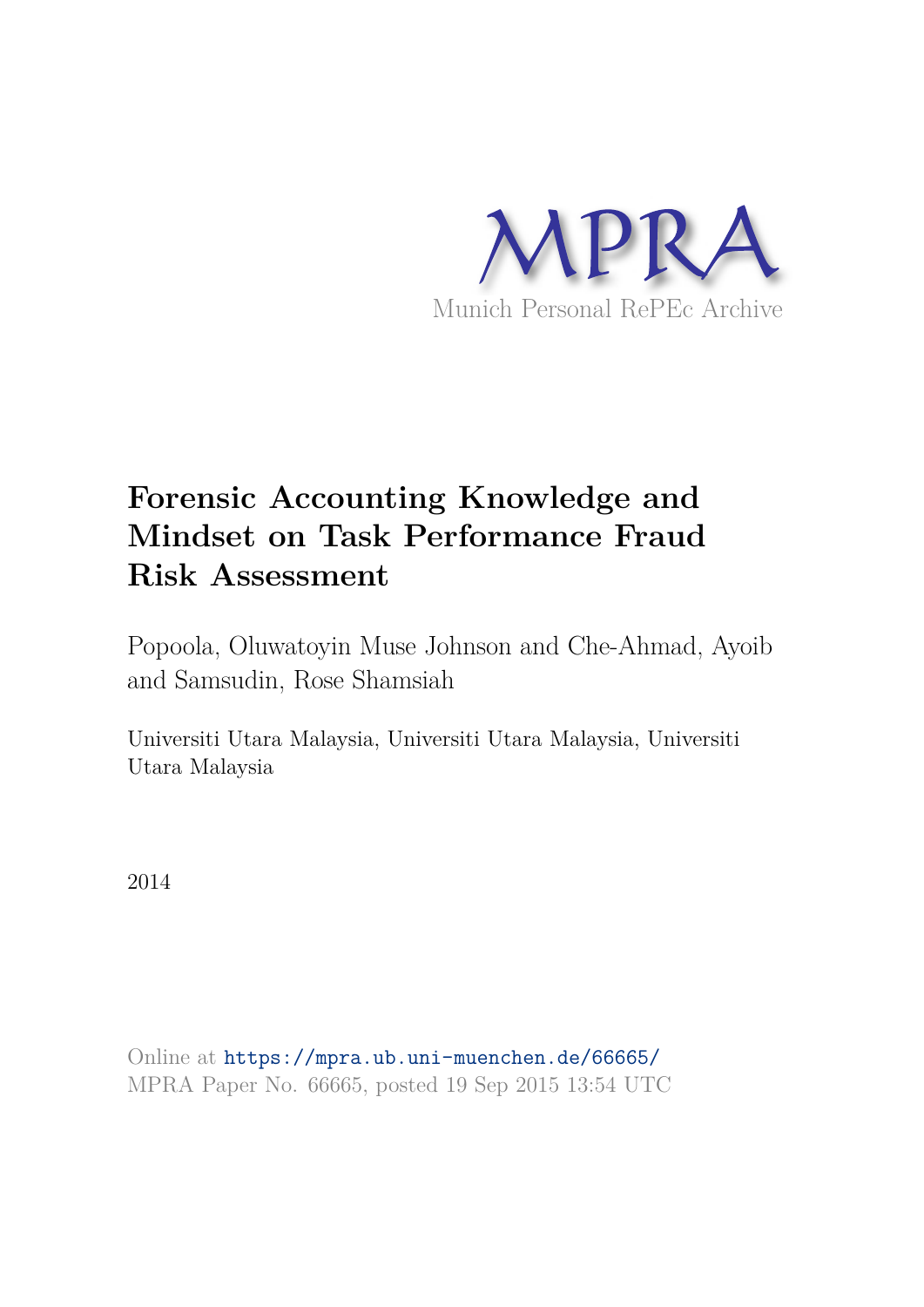# Forensic Accounting Knowledge and Mindset on Task Performance Fraud Risk Assessment

Oluwatoyin Muse Johnson Popoola<sup>1</sup>, Ayoib Che Ahmad<sup>1</sup> & Rose Shamsiah Samsudin<sup>1</sup>

<sup>1</sup> College of Business, School of Accountancy, Universiti Utara Malaysia

Correspondence: Oluwatoyin Muse Johnson Popoola, College of Business, School of Accountancy, Universiti Utara Malaysia. Sintok 06010 Darul Aman, Kedah, Malaysia. Tel: +60-164-354-874. E-mail: omjp0658@gmail.com; popoola@uum.edu.my

#### **Abstract**

The paper investigates the relationship between knowledge (KR) and mindset (MR) on task performance fraud risk assessment (TPFRA) of forensic accountant and auditor in the public sector environment. It also examines the claim that forensic accountants possess higher level of KR, MR and TPFRA than auditors. The study design is cross-sectional. Survey questionnaire is used. The 300 respondents are real professional people (i.e. auditors and accountants in the Nigerian public sector) as true representatives to enhance the generalisation of the outcomes. PLS-SEM and IBM SPSS Statistics 20.0 were used as the primary statistical analysis tools for the study. The results of the present study confirm the positive relationship of KR and MR on TPFRA. Specifically, the results revealed that forensic accountants have higher levels of KR, MR and TPFRA than auditors in the areas of fraud prevention/deterrent, detection and response. Because of the adoption of cross-sectional design in which data are collected at one point of time, there is no time to wait for different follow-up stages or interventions before data analysis. Researchers are encouraged to use longitudinal design to explore interactions between KR, MR and TPFRA. This empirical study has revealed the value of KR and MR (forensic accountant and auditor) as a significant capability requirement in the workplace. Since no nation is immune to fraud and as loss due to fraud is costly, the result of this research will improve the corporate governance and accountability practices among public sector accountants and auditors.

**Keywords:** forensic accounting, auditing, knowledge, mindset, task performance fraud risk assessment, public sector

#### **1. Introduction**

The global environment necessitates a great impact on the controls and procedures to be established by forensic accountants and auditors in the conduct of the examination to detect, prevent and respond to fraud. The approach adopted by both the internal auditors to plan and complete task and the statutory independent auditors to assess fraud risk and audits revolve around the perception of the users of financial statements and the auditing and accounting standard setters. Furthermore, the technique adopted by the forensic accountants depend on the nature, scope, evidence gathering, skills requirement, limitation to use of the report and users of services and reports, amongst others.

Similarly, studies have shown that the frequency of accounting fraud, financial crimes and audit failures had a grave impact on the economy and causes a loss of stakeholders' confidence in the auditing profession (Hogan *et al.*, 2008; Silverstone & Davia, 2005). Houck *et al.* (2006) assert that fraud and forensic accounting affect the accounting profession every day.

In the Nigerian public sector, the growth in occupational fraud, money laundering, embezzlement, the concealment of debt, the concealment of assets, terrorism financing, corruptions, illegal or unethical acts and other financial crimes are the critical factors of gap, thus creating a niche to encourage investigation on the influence of the forensic accountant knowledge and mindset and auditor knowledge and mindset to improve transparency and accountability with an emphasis on accountants and auditors in the public sector of Nigeria.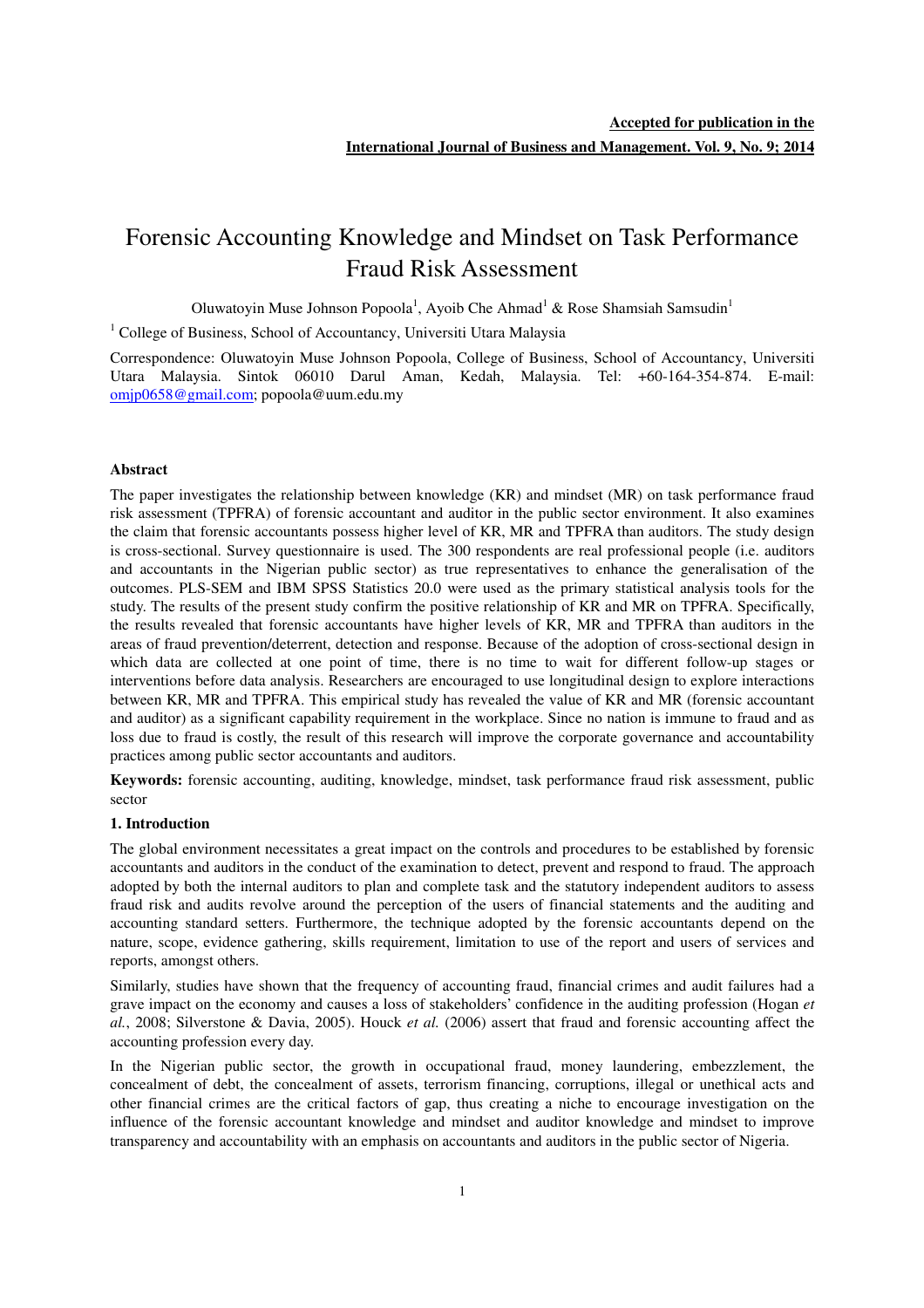Consequent upon the global meltdown that was as a result of the collapse of Enron, WorldCom, Parmalat (Doering, 2002), Accounting standard setters all over the world, especially in Nigeria and USA responded to the public outcry and issued Nigerian Standards on Auditing (NSA) No. 5, The Auditor's Responsibility to consider Fraud in an Audit of Financial Statements and Statement on Auditing Standards (SAS) No. 99, Consideration of fraud in a Financial Statement Audit (AICPA, Professional Standards, vol. 1, AU section. 316.50), the successor to (SAS) No. 82, Consideration of Fraud in a Financial Statement Audit (ICAN, 2005; AICPA, 2002).

Previous study confirms AICPA's (2002) guidance as having the potentials to improve audit quality in detecting material financial misstatements, whether caused by fraud or error. This standard contains the suggestion that the "auditor may respond to an identified risk of material misstatement due to fraud by assigning the forensic or IT specialists" (Popoola et al., 2013b; Wuerges, 2011; Chui, 2010; AICPA, 2002). Prior research describes three key risk factors related to fraud. These are incentive or pressures to commit fraud, the opportunity to carry out the fraud, and attitude or ability to rationalize the fraudulent action.

Furthermore, Wolfe and Hermanson (2004) argue the inclusion of "capability" as one of the elements of fraud. Therefore, there are currently four elements comprising incentive, opportunity, rationalization and capability. Consequently, these four elements are being referred to as "the fraud diamond theory." The first three elements as theorized by Cressey (1953; 1950) include: (1) incentive/pressure; (2) opportunity; and (3) attitude/rationalization. This is commonly referred to as "the fraud triangle theory," which was consequently adopted by the auditing profession (AICPA, 2002) and another unique element referred to as "capability." Wolfe and Hermanson's (2004) made it clear that fraudsters must have the fraud related knowledge and mindsets in order to commit fraud by observing the available opportunity and identifying weaknesses in the internal control, and, therefore, turn it into reality.

The theory of the fraud triangle by Cressey (1953, 1950) originated from Sutherland (1949) and Wolfe and Hermanson (2004) fraud diamond theory raised public awareness of fraud and forensic accounting. It emphasizes the importance of ensuring that public sector accountants have the required forensic accounting knowledge and mindset to detect, prevent, deter and respond to fraud using fraud risk assessment to improve task performance. Hence, forensic accountants will continue to be in high demand on one hand (Wells, 2005) as long as criminals exist in the areas of fraud, white collar crime, corruption, money laundering, terrorism financing, computer fraud, asset misappropriation and conversion, theft, and tax fraud. The authors agreed with Wells (2005) that as long as untrained graduates are used to detect fraud committed by technologically advanced perpetrators, the need for forensic accountants with fraud knowledge and mindset will continue to be on the increase.

#### *1.1 Research Questions*

1). Do knowledge and mindset requirements of forensic accountants and auditors relate to task performance fraud risk assessment?

2). Do forensic accountants have higher levels of knowledge, mindset and task performance fraud risk assessment requirements than auditors?

#### *1.2 Research Objectives*

In the light of the above research questions, the following objectives arise:

1). To examine the relationship between knowledge and mindset of forensic accountants and auditors, and task performance fraud risk assessment.

2). To explore whether forensic accountants possess higher levels of knowledge, mindset and task performance fraud risk assessment requirements than auditors.

#### **2. Review of Literature**

The public outcry portends an indication that the traditional accounting and auditing systems have failed to address and improve significantly accountability and transparency challenges in the public governance of Nigeria. Because corrupt and fraudulent practices increases at an alarming rate while public services, infrastructure and facilities are fast deteriorating (Civil Liberty Organisation (CLO), 2012; This Day Newspaper, November 23 and 25, 2012; The Punch, November 26, 2012; Leadership, November 26, 2012; Campaign for Democracy (CD), 2011).

Nigeria, as one of the developing nations, got independence from the British colonial masters in 1960. The country is well blessed in terms of resources such as human resources, natural resources (solid minerals, oil, hydroelectric energy, and water), agriculture, and good climate conditions. Despite the availability of these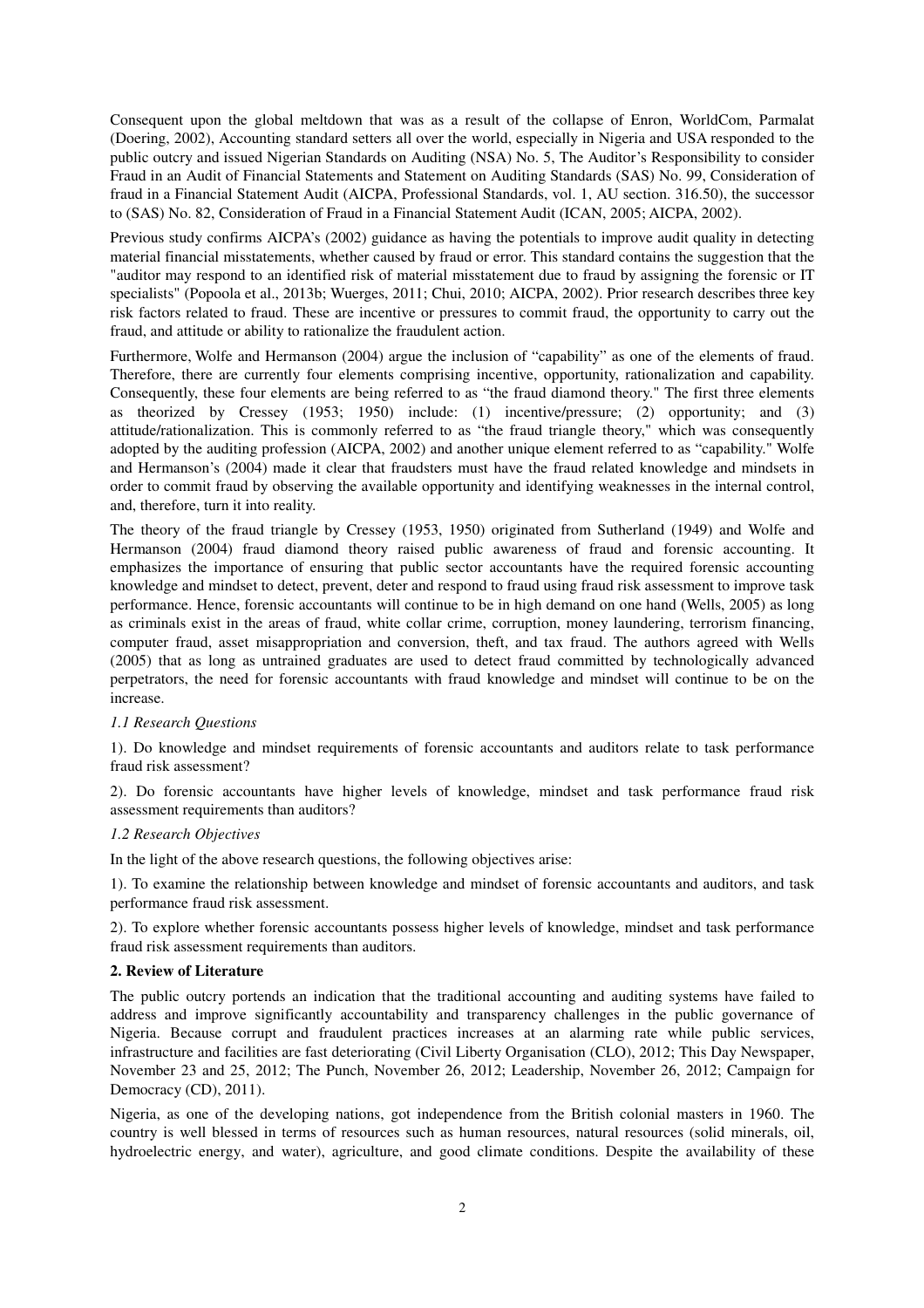resources in abundance, the rate of economic development appears potentially weak, human capital development and provision of services; infrastructure and facilities are not adequate and sufficient. This slow pace of growth may be attributed to the high level of fraud, corruption, misappropriation and conversion of government properties, greed and mal-administration. As a result, most of the citizens migrate to other countries in the world in search of better opportunities such as economic and social empowerment, and sustainability.

Prior research conducted by the National fraud authority annual fraud indicator (2011) in United Kingdom indicates that the losses attributed to fraud are usually higher in the public sector in comparison with all other sectors (the private sector, not for profit organizations, and individuals) put together. For example, the National Fraud Authority, Annual Fraud (NFAAFI), UK in its study, "Fighting fraud together: the strategic plan to reduce fraud" identifies public sector fraud and financial crimes in 2011 to have constituted the highest loss of £21.2 billion (55%) out of £38.4 billion. Other areas include private sector £12 billion (31%), individual £4 billion (11%), and charity organizations £1.2 (3%), (NFAAFI, 2011). Figure 1.1 illustrates the pie chart attributed to loss due to fraud in the United Kingdom, 2011.

Public sector has at various times been defined as "all organizations which are not privately owned and operated, but which are established, run and financed by the Government on behalf of the public (Hassan, 2001; Daniel, 1996). In essence, the public sector comprises organizations which are under the control of the public, as against private ownerships (Bammeke, 2008; Adams, 2004). The objective of public sector involves the provision of services, where profit is not a primary reason. However, performance measurement in the public sector is complicated by the lack of profit motive and presence of intangible services whose benefits are difficult to quantify (ICAN, 2009).

Forensic accounting refers to anything from the execution of a fraud analysis to the recreation of "real" accounting records after the discovery that they have been manipulated. Boleigha (2011) noted that forensic accounting is not "accounting for dead people," rather it is the application of a broad range of accounting, auditing, and investigative skills to measure and verify economic damages and resolve financial disputes. Popoola et al., (2013b) defines forensic accounting as the integration of specialized accounting knowledge and positive mental attitude to resolve legal issues. Forensic accountants exist mainly for the same reasons why prosecutors and commercial branch investigators exist. This is due to the presence and manifestation of criminals in the areas of fraud, white collar crime, corruption, money laundering, computer fraud, and theft.

On the other hand, auditing is described as an unbiased examination and evaluation of the financial statements of an organization to expedite expression of opinion on its truth and fairness (Adebisi, 2011). It can be done internally (by employees of the organization) or externally (by an independent professional firm). The International Standards on Auditing No. 700 provides "the objective of the audit of financial statements is to enable the auditor to express an opinion whether the financial statements are prepared, in all material respects, in accordance with the applicable financial reporting framework." The authors recommended that for clarity purposes, ISA 700 should be read in conjunction with ISA 200, "overall objectives of the Independent auditor and the Conduct of an audit in accordance with International Standards on Auditing." Therefore, an audit of financial statements is an assurance engagement as defined in the International Framework for Assurance Engagements (2006), which is meant to enhance the degree of confidence of the intended users (IFAC ISA 200, section 1, para 3, p.72).

Several researchers describe fraud as "a means by which a person can achieve an advantage over another by false suggestions or suppression of the truth" (Keshi, 2011; Bellovary, 2006; Singleton *et al.*, 2006). The term "fraud" refers to an intentional act by one or more individuals among management, those charged with governance, employees, or third parties, involving the use of deception to obtain an unjust or illegal advantage. According to ISA No. 700 and ISA 200, management fraud relates to a situation where fraud involves one or more members of management or those charged with governance (IFAC, 2009). This standard also expatiates on fraud that involves only employees of the entity and refers to it as "employee fraud." In either case, there may be collusion within the entity or with third parties outside of the entity.

According to the Association of certified fraud examiners (ACFE), three main categories of fraud affect organisations and institutions (ACFE, 2008). These are asset misappropriation, corruption and fraudulent statements. Two types of intentional misstatements are relevant to the auditor, (1) misstatements resulting from fraudulent financial reporting and (2) misstatements resulting from misappropriation of assets.

Fraud risk assessment task performance is designated as the focus area for this study because every ministry, department, and agency of government faces a variety of risks from external and internal sources. Furthermore, fraud risk assessment helps auditors determine the nature and extent of audit procedures designed to increase the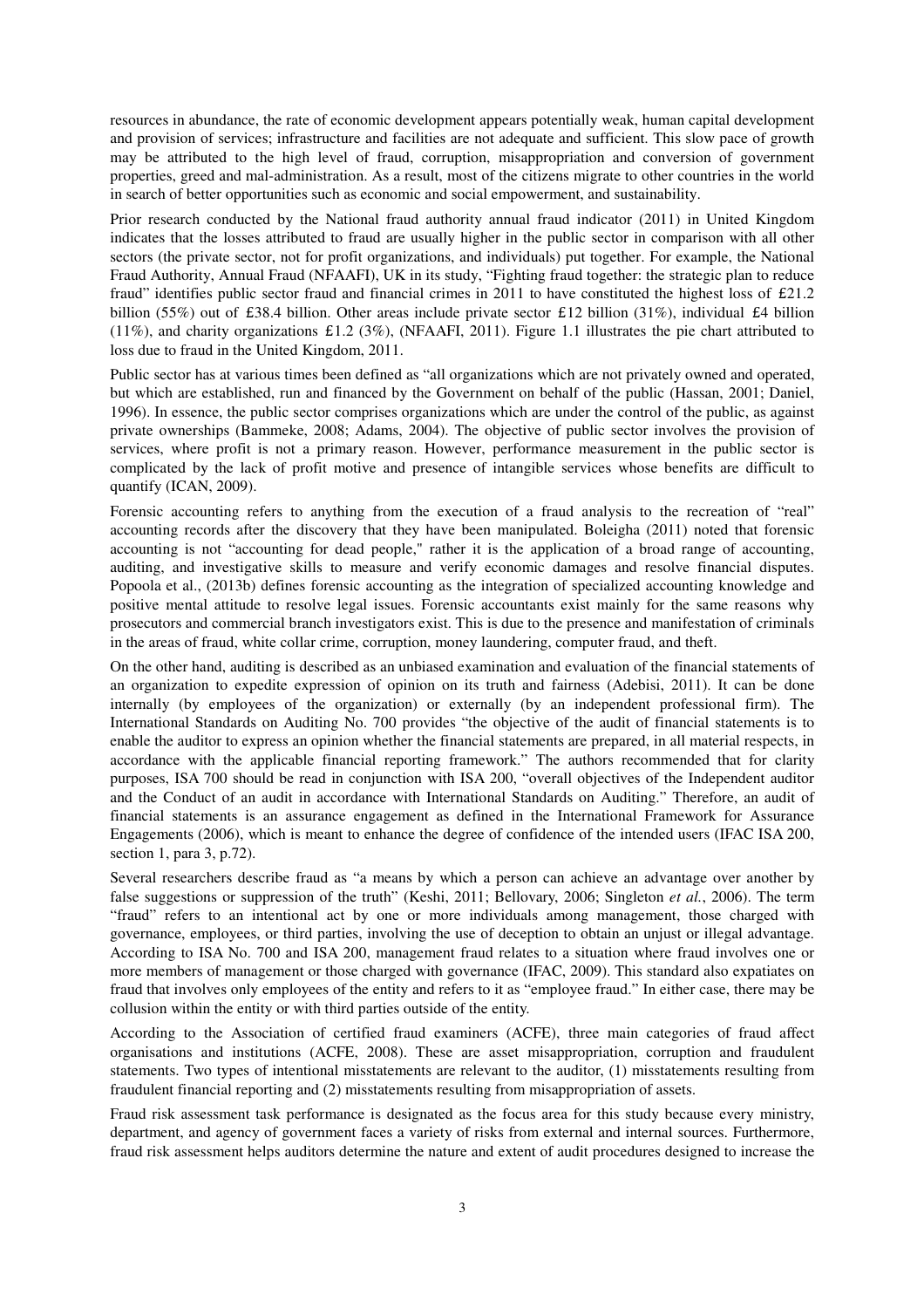likelihood of uncovering fraud (Wuerges, 2011; Bloomfield, 1997). Statement of Auditing Standards (SAS) No. 82: Consideration of Fraud in a Financial Statement Audit (AICPA, 1997), the predecessor to SAS No. 99 (AICPA, 2002), also requires documentation of fraud risk. This auditing standard specifies that auditors are to document their assessment of fraud risk during the planning phase of the audit and to update the initial assessment as necessary throughout the course of the engagement. Likewise, the SAS No. 99 discusses relevant fraud risk factors that might signal the existence of an intentional material misstatement that is, fraud. The risk factors identified include incentive/pressure, opportunity, and attitude/rationalization. In essence, fraud risk assessment has a direct relationship on the effectiveness of auditors' fraud detection in an audit.

#### **3. Hypothesis Development Based On Literature Review**

#### *3.1 Forensic Accountant Knowledge and Auditor Knowledge*

According to Davia (2000), fraud detection, distinct from the financial statement audit, requires a diverse knowledge area and forensic accounting techniques are developed for the primary purpose of detecting, preventing and responding to fraud. Specifically and as a result of (1) an increase in fraud and corruption, (2) the globalization of trade, (3) new and complicated legislation, (4) litigious environment, and (5) the growth in the use of, and sophistication of technology employed in businesses, a forensic accountant specialized knowledge to resolve issues in the court of law will continue to be in hot demand (Ekeigwe, 2011; Davis et al., 2009; Wells, 2005). Prior literature acknowledged the fact that individuals who are knowledgeable in the use of information technology, legal, investigative, criminology, psychology and accounting will perform better in the areas of accounting records, gathering and evaluating financial statement evidence, interviewing all parties related to an alleged fraud situation, and serving as an expert witness in a fraud case (Hopwood, 2008; Rosen, 2006a; Singleton et al., 2006).

In contrast, auditor's knowledge is limited to the nature and scope of audit or task. According to International education standard No. 8, Competence requirements for audit professionals sections 36 - 41, auditor's knowledge is classified into three, namely: (1) historical financial information audit at a higher level, (2) financial accounting and reporting at a higher level, and (3) information technology (IFAC-IES, 2006). This study also agrees with Daniel and Lee (2006) that other accountants may look at the charts, but forensic accountants dig deep into the body. Therefore, the following hypothesis is proposed:

# H1*: Knowledge (forensic accountant and auditor) has a positive direct relationship with Task performance fraud risk assessment (TPFRA).*

#### *3.2 Forensic Accountant Mindset and Auditor Mindset*

A forensic accountant mindset symbolises a unique approach of discerning about accounting records. There is a reason to believe that differences exist between forensic accountant mindset and auditor mindset. While auditors give much thought about the organisation's recorded businesses in terms of the availability, reliability of supporting documentation and an audit trail, they are not duty bound to validate accounting documentation (PCAOB, 2007). Forensic accountants, on the other hand, assume that recorded businesses are not free from fraud in as much as an opportunity and capability for fraud exist in the organisation (Singleton & Singleton, 2007; Singleton *et al.*, 2006; Wolfe & Hermanson, 2004).

Strategic planners and intelligence professionals, whose effectiveness depends on overcoming mindsets, face a particular challenge when they work in a bureaucratic or a hierarchical setting such as public sector environment (Feder, 2000). Torelli and Kaikati (2009) saw values as predictors of judgements and behaviours. They postulate that values are abstract representations of the ideal, and, therefore, are more likely to impact behaviour when individuals think abstractly versus concretely; and focus on high versus low level motivations for interpreting their actions. Their empirical findings demonstrated the association between individual mindset and their follow up behaviour especially in task performance.

Mindsets have been a source of government intelligence policy disappointments for decades. As noted by Feder (2000), investigative means for overcoming mindsets also have been long known, but bureaucratic dynamics makes them surprisingly difficult to implement. One of the most promising methods for overcoming mindset is evidence-based multiple scenario analyses. This is best implemented in a loosely structured, networked organization. From the findings of Brandstatter and Frank's (2002) study, the inferences arising therefrom are that the implemental mindset is a self-regulatory mechanism that permits a flexible response to the demands of a particular situation This shows clearly that mindsets affect the behaviour of people most especially in the areas of fraud risk assessment task performance. Therefore, the following hypothesis is proposed:

H2: *Mindset (forensic accountant and auditor) has a positive direct relationship with Task performance fraud risk assessment (TPFRA).*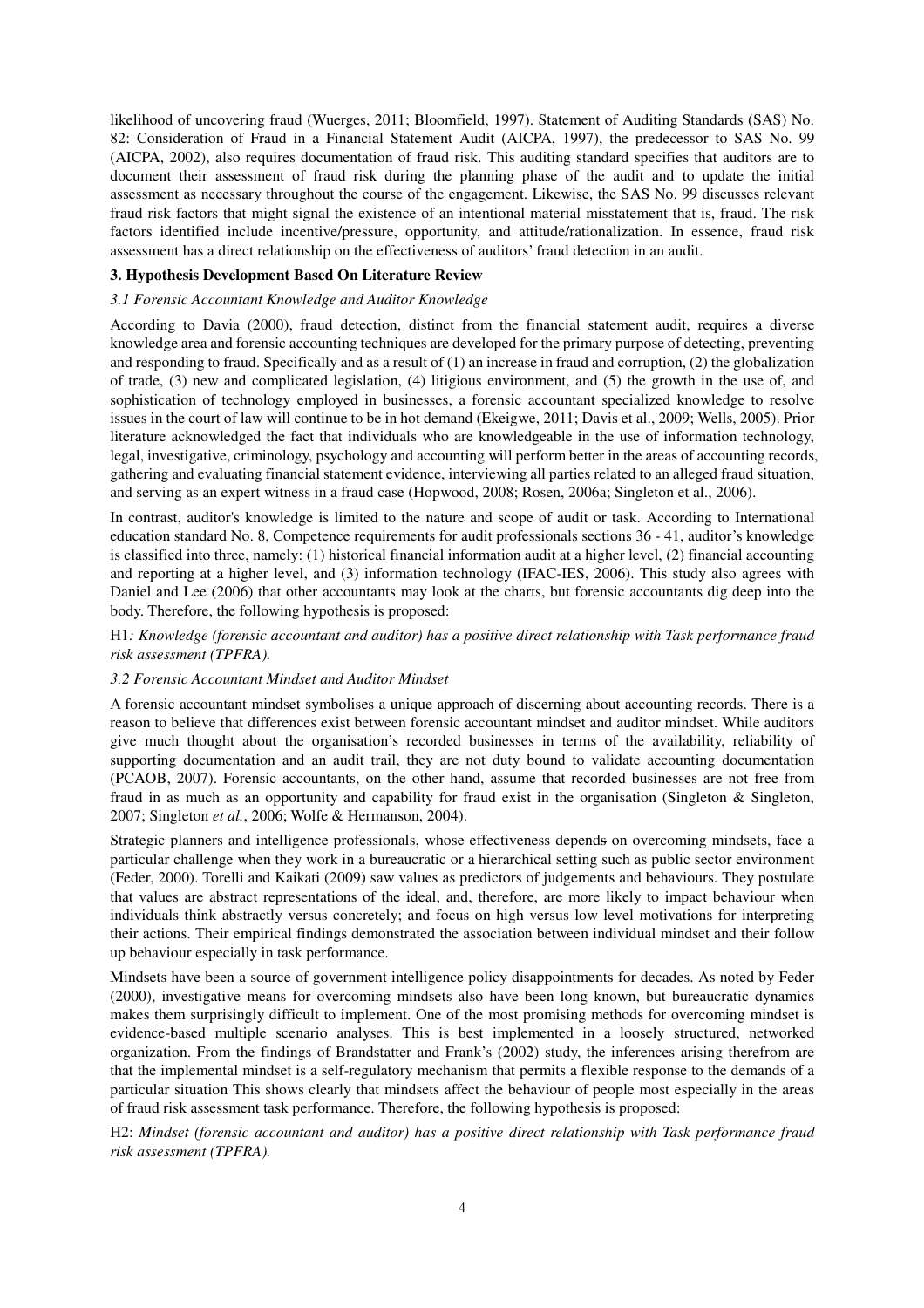# *3.3 Differences between Forensic Accountant and Auditor on Knowledge, Mindset and Task Performance Fraud Risk Assessment*

Literature has shown that several commonalities exist between the financial statement auditors and the forensic accountants (Hopwood *et al.*, 2008). It is requisite fundamental principle for the forensic accountants and auditors to uphold a high degree of integrity, objectivity and independence; to be ingenious, to eschew prejudices in all conditions and situations and to possess broad knowledge of accepted accounting principles, business practices and processes (Bologna, 1984).

Although, financial statement auditors and forensic accountants possess similar characteristics; the main difference between the two subject factors lies in their mission. The main goal of any auditor is to "examine whether the company's reported financial statements, taken as a whole, are stated fairly in all material respects in conformity with accepted accounting principles" (Rittenberg *et al.*, 2008) and to "express an opinion on the financial statements of the entity in accordance with the International financial reporting standards and other local standards as appropriate" (IFAC, 2012).

More importantly and on the contrary, the forensic accountants' primary goal is objective verification. This is in line with its professional services as an expert witness for either the prosecution or the defence as forensic accountants can work in both civil and criminal court cases. A successful forensic accountant must be detail oriented, ambitious, persistent and organised. Creativity is significant to forensic accounting profession as most often a forensic accountant must clarify complex financial concepts to an audience that lacks basic accounting experience (Hinders, 2013).

Previous study shows that a simple difference in mindsets can produce considerable performance differences as well as impact persons' confidence, determination, and commitment to accomplish the decision making task (Brandstatter & Frank, 2002; Gollwitzer et al., 1990; Gollwitzer, 1999). In the context of this study, a forensic accountant mindset differs from an auditor mindset in terms of purpose, frequency, scope, users of services and reports, staffing, limitation to use the report, and objective.

As noted by DiGabriele (2008), any additional difference in knowledge (specialized knowledge) can yield substantial performance differences as well as influence persons' confidence, courage, and commitment to accomplish the decision making task. This position is supported by Davis et al. (2010) in their study of the characteristics, traits and skills of Forensic Accountants.

In the context of this study, forensic accountant knowledge differs from auditor knowledge in terms of identifying crime and criminal intentions because the perpetrators have concealed their activities through a series of complex transactions (Brooks et al., 2005; DiGabriele, 2008). As noted in 2004 by AICPA, the use of forensic accounting procedures to detect financial reporting fraud should be increased. Forensic accountants no doubt play a significant role in government by looking for signs of suspicious financial activity and fraud by persons and businesses, the financial auditors are not expected to look for any symptoms of fraud as they lack the legal system and prosecution procedures. Therefore, it is hypothesized as follows:

H3: *Forensic accountants have significant higher levels of the knowledge requirement than auditors.* 

- H4: *Forensic accountants have significant higher levels of mindset requirement than auditors.*
- H5: *Forensic accountants have significant higher levels of task performance fraud risk assessment than auditors.*

# *3.4 Conceptual Framework*

Figure 1 summarizes earlier literature and illustrates the conceptual framework of task performance fraud risk assessment on forensic accountant and auditor knowledge and mindset in the Nigerian public sector. The assessment of fraud risks by utilizing the forensic accountant knowledge and mindset may have a tendency to engender higher task performance than the auditor knowledge and mindset.

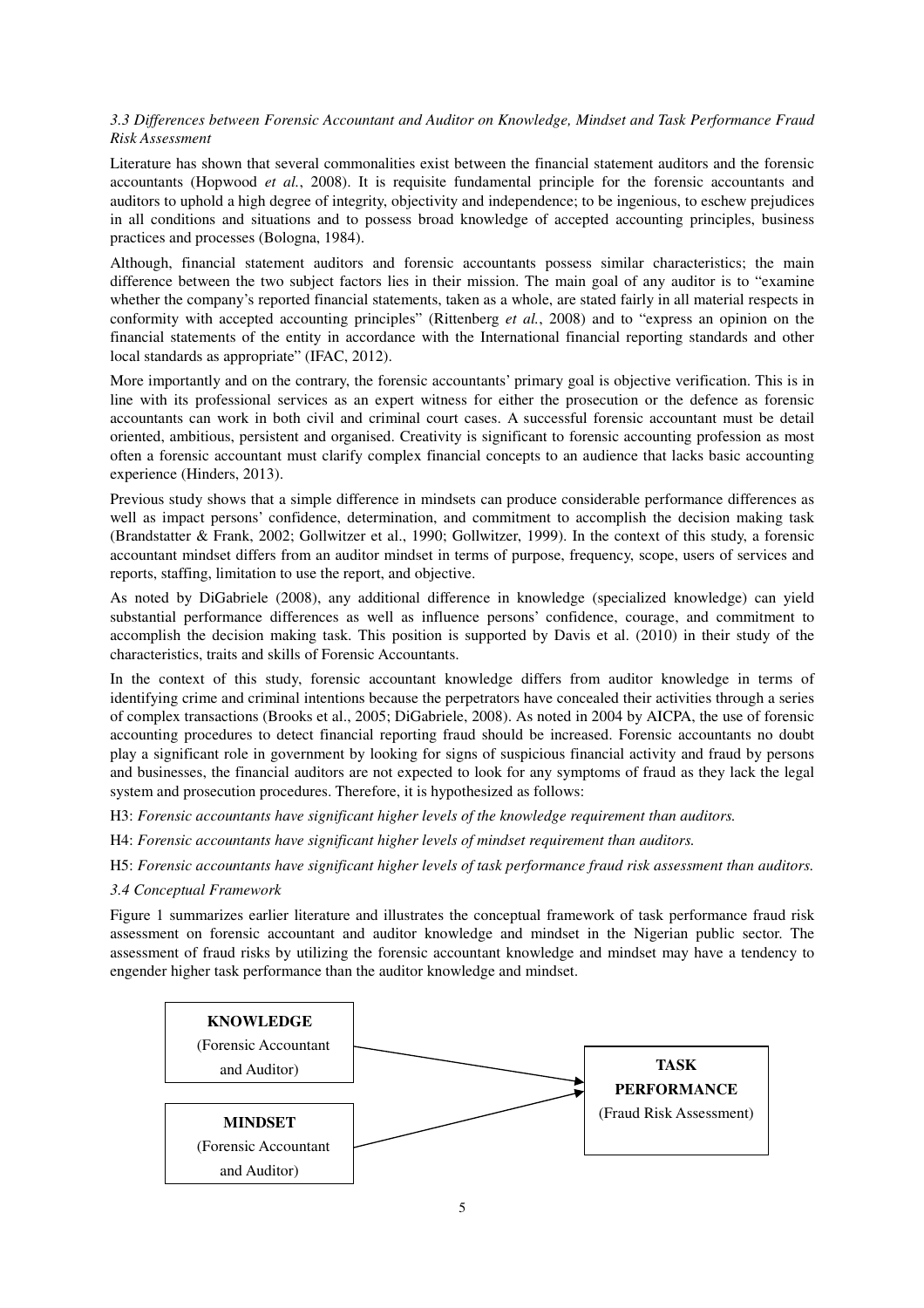#### Figure 1. Knowledge and mindset on task performance fraud risk assessment model

# **4. Methodology**

This study adopted the positivist ontology, empirical epistemology and quantitative methodology. According to Remenyi *et al.*, (1998), a methodological framework could be derived from a review of the relevant literature, which provides the researcher with a clear expectation of how a particular phenomenon is likely to behave, and from which a researcher formalises a model or paradigm.

Cross-sectional design is employed as data were collected at a single point in time in this study. The meaning of research design is to give credence to the evidence obtained in order for the researcher to answer the research questions as unequivocally as possible (De Vaus, 2011). As noted by Yin (1989), research design deals with "logical problem and not a logistical problem."

The respondents are forensic accountants and auditors in the Nigerian public sector. Prior to the conduct of a pilot study, the survey questionnaire was subject to expert review, comments and suggestions were also considered. Pilot study conducted on 60 respondents, out of which 12 were rejected as unusable. 400 survey questionnaires were distributed on a random sample of accountants and auditors in the office of the Accountant General of the Federation and Auditor General for the Federation. Respondents were asked the extent to which they agreed with statements addressing each of the seven attributes of Knowledge requirement (Davis et al., 2010; Ramaswamy, 2007, 2005) and twenty five attitudes of Mindset requirement (Chui, 2010; Mcleod, 2009) that were used by prior literature. The agreement ratings were made on a 5-point Likert scale ranging from 1 (strongly disagree) to 5 (strongly agree). Furthermore, 12 items on the mindset scale required recoding because they were negatively worded.

Descriptive statistics (ranges, means, and standard deviations) and Mann-Whitney U Test of non-parametric techniques that consider individual observation and random sampling were computed with the use of IBM SPSS Statistics for Windows (Version 20.0). In addition, PLS-SEM a second generation statistical analytical tools was employed for the reflective measurement model (internal consistency reliability - item indicator, composite reliability, the average variance extracted (AVE), discriminant validity) and structural model (path coefficients hypothesis testing and validation,  $R^2$ ,  $f^2$  effect sizes, and predictive relevance  $Q^2$  values).

### **5. Results**

A total of 267 (66.75%) individuals completed the survey. 234 (58.5%) respondents were found to be usable for further analysis whilst 33 (8.25%) were rejected for multiple tickings and non-completion of the survey questionnaire. Of the 234 that were usable, 129 (55%) were forensic accountants and 105 (45%) were auditors. Descriptive statistics for the knowledge, mindset and task performance fraud risk assessment are shown in Table 1, which include the range, minimum, maximum, mean and the standard deviations.

|                    | N   | Range | Minimum | Maximum Mean |      | Std. Deviation |
|--------------------|-----|-------|---------|--------------|------|----------------|
| KR mean            | 234 | 1.67  | 3.33    | 5.00         | 4.64 | 0.465          |
| MR mean            | 234 | 1.80  | 3.20    | 5.00         | 4.24 | 0.742          |
| TPFRA mean         | 234 | 2.00  | 3.00    | 5.00         | 4.44 | 0.578          |
| Valid N (listwise) | 234 |       |         |              |      |                |

Table 1. Range, mean and standard deviations of respondents  $(n = 234)$ 

Knowledge construct recorded the highest scores ( $M = 4.64$ ,  $SD = 0.47$ ), whilst the lowest score obtained by the mindset construct  $(M = 4.24, SD = 0.74)$ .

In the evaluation of PLS-SEM results, the author followed in sequence the assessment process of the measurement model (reflective) and the structural model. In the case of reflective measurement model, these include internal consistency (composite reliability), indicator reliability, convergent validity (average variance extracted), and discriminant validity (Hair *et al.*, 2014; Fornell & Larcker, 1981). In respect of structural model evaluation, coefficient of determination  $(R^2)$ , predictive relevance  $(Q^2)$ , size and significance of path coefficients, and f<sup>2</sup> effect sizes (Hair et al., 2014; Chin, 1998b; Barclay *et al.*, 1995).

According to Hair et al. (2013), the measurement model describes the relationship between the constructs and their corresponding indicator variables (i.e. the outer models in PLS-SEM). In PLS-SEM analysis, there are two major criteria, which are used to assess the measurement model or called "outer model" that include validity and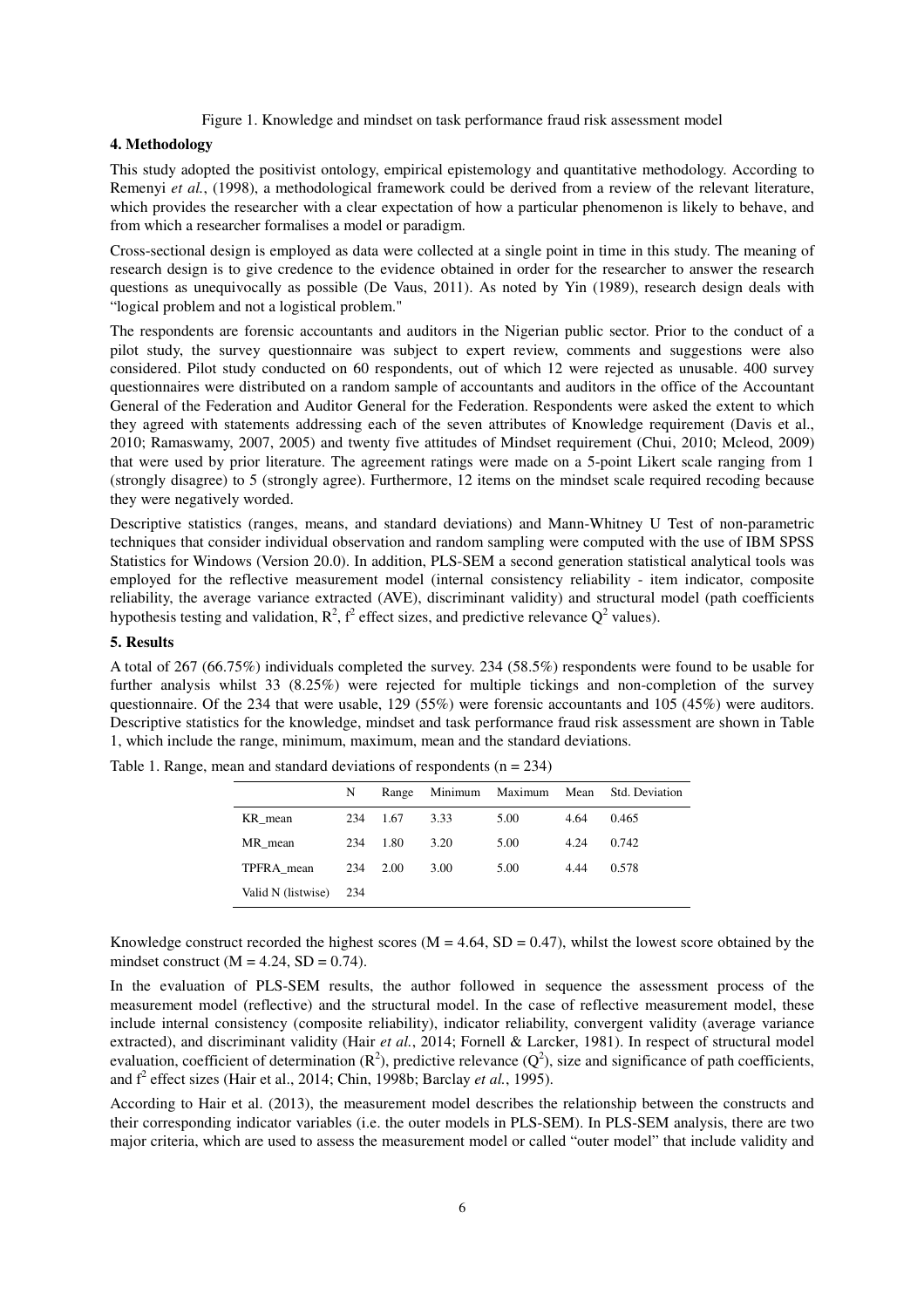reliability (Ramayah, Lee, & In, 2011). Reliability test attempts to determine how consistent a measuring instrument measures the concept it is supposed to measure. Validity, on the other hand, tries to find out how well the instrument measures a particular concept it is purposed to measure (Bambale, 2013; Sekaran & Bougie, 2013; 2010).

As noted by Chin (2010), the old-fashioned parametric-based techniques for significance testing are not appropriate in PLS-SEM as its model does not follow distributional normality assumption of the observations in the procedure for estimating parameters. The bootstrap and the jackknife (algorithm) methods are widely used for evaluating statistical significance in PLS-SEM analysis. While, the bootstrap technique represents a more accurate and exact calculation of measures (Mooney, 1996), the jackknife technique saves resources and reduces execution time for large data sets (Chin, 2010).

In this study, based on the key factor loadings and cross loadings shown in Table 5.2, all outer loadings of the reflective constructs, KR, MR, and TPFRA are well above the threshold value of 0.708 and hence were all retained. Thus, all of the indicators for the three reflective constructs are well above the minimum acceptable level for outer loadings  $0.5 (0.708^2)$ .

| <b>Latent Variable</b>        | <b>Indicators</b> | KR    | MR    | <b>TPFRA</b> |
|-------------------------------|-------------------|-------|-------|--------------|
| Knowledge                     | KR5               | 0.917 | 0.626 | 0.771        |
|                               | KR6               | 0.833 | 0.657 | 0.718        |
|                               | KR7               | 0.844 | 0.610 | 0.655        |
| Mindset                       | MR1               | 0.570 | 0.855 | 0.786        |
|                               | <b>MR15</b>       | 0.592 | 0.870 | 0.737        |
|                               | <b>MR20</b>       | 0.592 | 0.888 | 0.730        |
|                               | <b>MR23</b>       | 0.771 | 0.891 | 0.807        |
|                               | MR5               | 0.663 | 0.906 | 0.806        |
| <b>Task Performance Fraud</b> | TPFRAR1           | 0.795 | 0.783 | 0.905        |
| <b>Risk Assessment</b>        | TPFRAR2           | 0.785 | 0.749 | 0.920        |
|                               | TPFRAR3           | 0.704 | 0.865 | 0.908        |
|                               | TPFRAR4           | 0.711 | 0.866 | 0.880        |

Table 2. Key Factor loadings and cross loadings

Also, in the evaluation of the measurement model, Table 2 summarizes the key model quality criteria (convergent validity and reliability analysis) as recommended for PLS-SEM (Hair et al., 2014).

Similarly, the composite reliability (as in Table 5.3) values of 0.90 (KR), 0.95 (MR), and 0.95 (TPFRA) illustrate that all the three reflective constructs have high levels of internal consistency reliability.

According to Hair, Hult, Ringle, and Sarstedt (2014), convergent validity builds on the AVE value as an evaluation criterion. In this study, the AVE values of KR (0.75), MR (0.78), and TPFRA (0.82) are well above the minimum level of 0.50. Hence, the measures of the three reflective constructs have a high level of convergent validity.

According to Hair, Ringle, & Sarstedt (2011), if there is any cross loadings that exceed the indicators' outer loadings, this portends a discriminant validity problem. The author checked for discriminant validity problem and found none as all indicators' outer loadings exceeded any of the cross loadings. Considering Table 2, the outer loadings of KR5 (0.917), MR1 (0.855), and TPFRA1 (0.905) show greater loadings than all of their loadings on other constructs (that is, the cross loadings).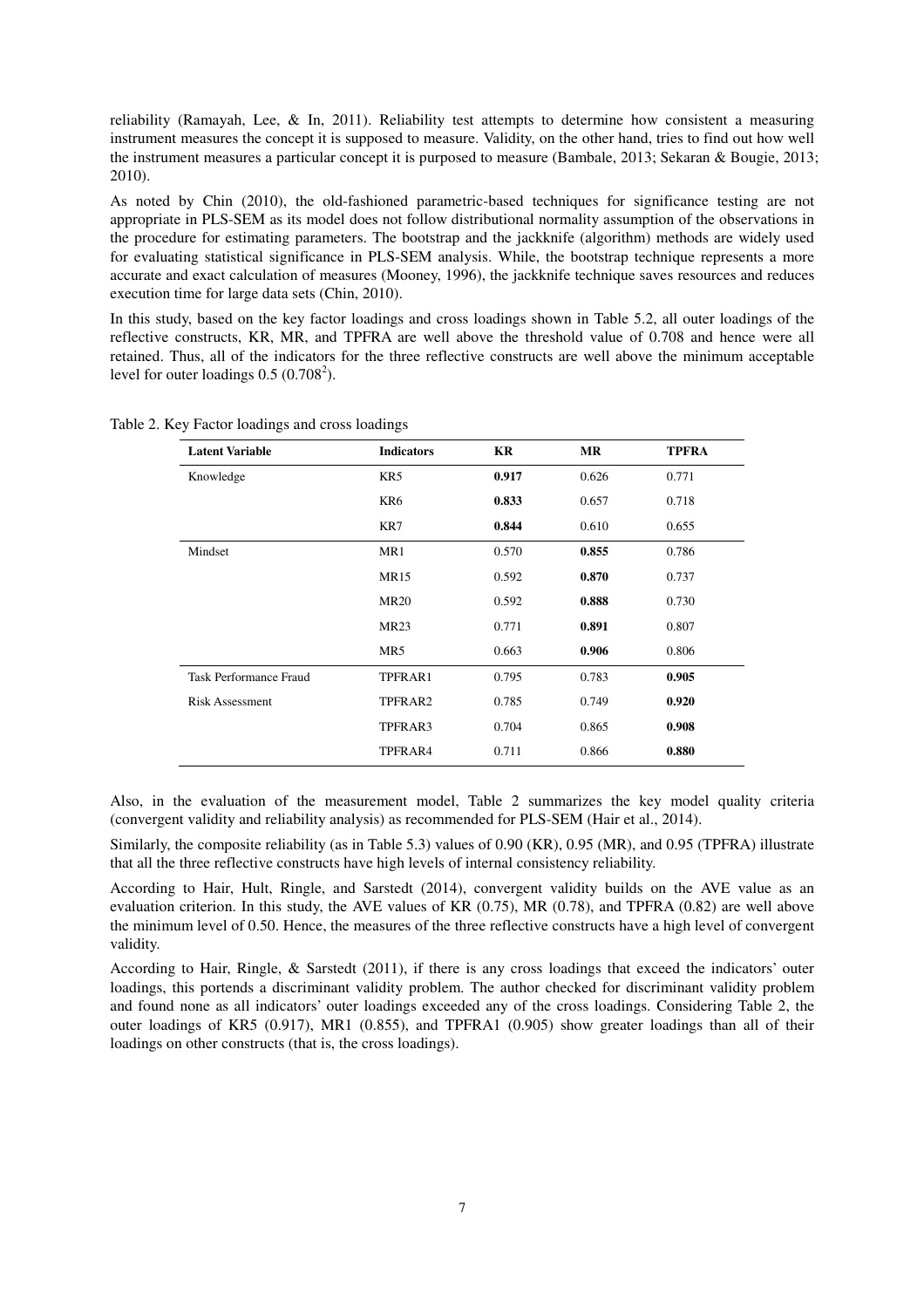| <b>Latent Variable</b>         | <b>Indicators</b> | Loadings | Indicator<br><b>Reliability</b> | Composite<br><b>Reliability</b> | $AVE^{b}$ | <b>Discriminant</b><br>Validity? |
|--------------------------------|-------------------|----------|---------------------------------|---------------------------------|-----------|----------------------------------|
| Knowledge                      | KR5               | 0.917    | 0.841                           | 0.90                            | 0.75      | Yes                              |
|                                | KR6               | 0.833    | 0.694                           |                                 |           |                                  |
|                                | KR7               | 0.844    | 0.712                           |                                 |           |                                  |
| Mindset                        | MR1               | 0.855    | 0.731                           |                                 |           |                                  |
|                                | <b>MR15</b>       | 0.870    | 0.757                           |                                 |           |                                  |
|                                | <b>MR20</b>       | 0.888    | 0.789                           |                                 |           |                                  |
|                                | <b>MR23</b>       | 0.891    | 0.794                           | 0.95                            | 0.78      | Yes                              |
|                                | MR5               | 0.906    | 0.821                           |                                 |           |                                  |
| Task Performance<br>Fraud Risk | TPFRA1            | 0.905    | 0.819                           |                                 |           |                                  |
| Assessment                     | TPFRA2            | 0.920    | 0.846                           | 0.95                            | 0.82      | Yes                              |
|                                | TPFRA3            | 0.908    | 0.824                           |                                 |           |                                  |
|                                | TPFRA4            | 0.880    | 0.774                           |                                 |           |                                  |

Table 3. Model quality criteria: convergent validity and reliability analysis

Figure 2 shows the pictorial representation of the reflective measurement model of the study.



Figure 2. Results of the PLS-SEM Algorithm Direct Effects: KR and MR on TPFRA

Following the presentation of Table 3 and Figure 1, the authors have demonstrated that all the models evaluation criteria have been met, thereby providing rigid support for the measures' reliability and validity in this study.

Prior research confirms that PLS-SEM fits the model to the sample data to obtain the best parameter estimates by maximising the explained variance of the endogenous latent variable(s) (Hair *et al.*, 2014). Following, there are two hypotheses that were formulated to answer the research questions highlighted in chapter 1 of this study. Figure 3 represents the structural model of this study upon which essential criteria for assessment are based.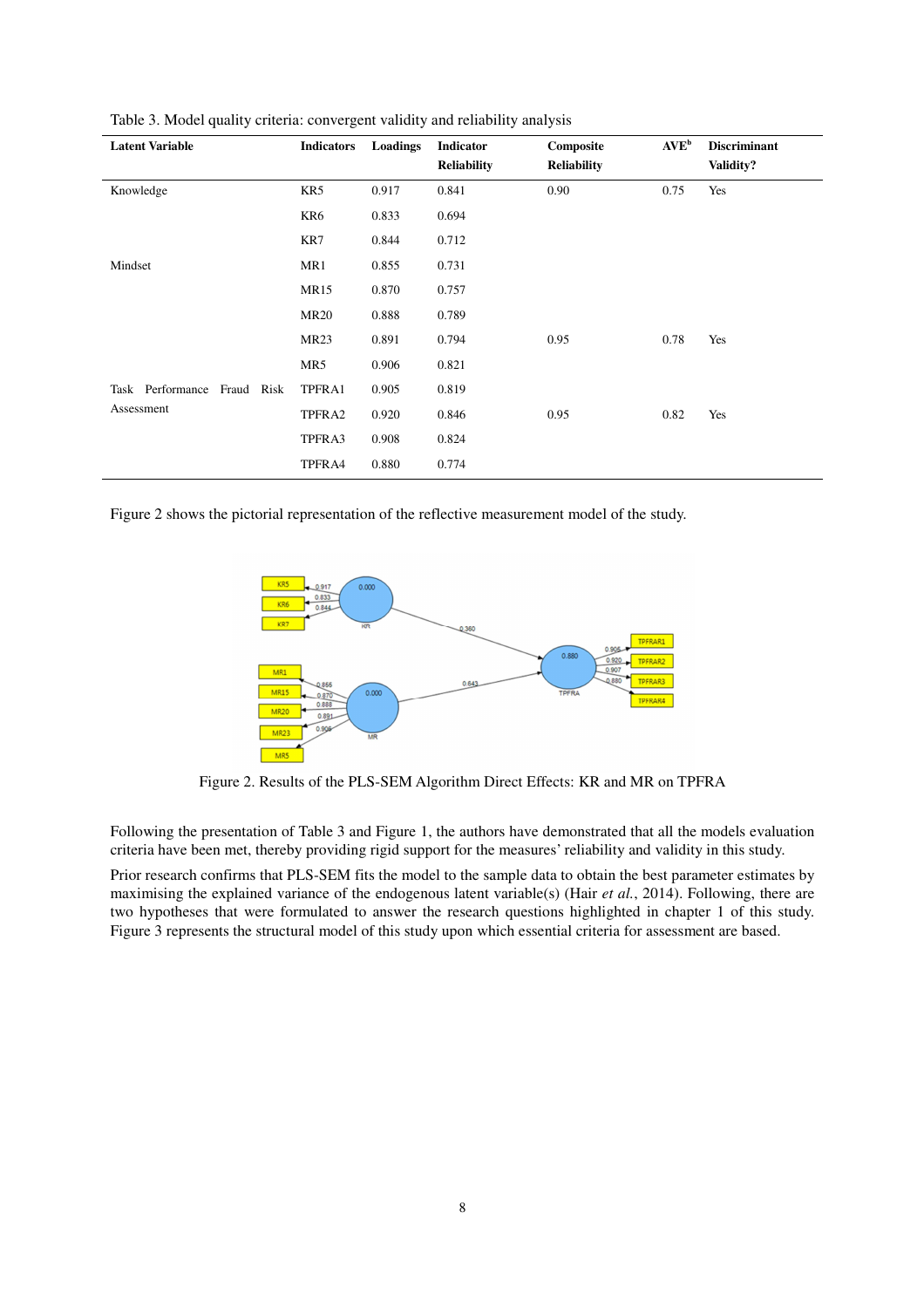

Figure 3. Results of the bootstrapping structural model

# *5.2 Evaluating R<sup>2</sup> of the Model*

The  $R^2$  represents the amount of explained variance of the endogenous constructs (that is, task performance fraud risk assessment) in the structural model. Prior research has indicated that a well-developed path model should deliver sufficiently high  $R^2$  values to explain certain key constructs such as knowledge and mindset (forensic accountant and auditor). As noted by Chin (2010) and Albers (2010), the baseline for interpreting  $\mathbb{R}^2$  values of target constructs are 0.25 (weak), 0.50 (medium), and 0.75 (substantial). This study recorded  $R^2$  values of 0.88, which is much higher and visible than the baseline of 0.75 (substantial), thus establishing substantial amount of explained variance in the construct.

# 5.3 Evaluating effect size  $f^2$  values in the structural model

The  $f^2$  effect size captures the contribution of each exogenous variable (that is, knowledge and mindset – forensic accountants and auditors) to the  $R^2$  value of the target construct of task performance fraud risk assessment in the structural model. The guidelines for evaluating  $f^2$  are that values of 0.02, 0.15, and 0.35 respectively represent small, medium, and large effects (Cohen, 1988) of the endogenous latent variable. Table 4 represents the evaluation of  $f^2$  effect size on the structural model of this study.

| <b>Endogenous Construct</b> | R <sub>2</sub> incl | R <sub>2</sub> excl | R2incl-R2excl | $1-R2$ incl | <b>Effect Size</b> |  |
|-----------------------------|---------------------|---------------------|---------------|-------------|--------------------|--|
| KR                          | 0.880               | 0.824               | 0.056         | 0.120       | 0.467              |  |
| MR                          | 0.880               | 0.790               | 0.090         | 0.120       | 0.750              |  |

Table 4. Assessing  $f^2$  effect sizes of the structural model task performance fraud risk assessment (TPFRA).

The task performance fraud risk assessment (endogenous construct) evaluation defines  $f^2$  effect size of KR (0.47), and MR (0.75) as belonging to a large effect size, thereby confirming the evaluation criteria to have been met, and, therefore, demonstrated the contribution of each of the exogenous constructs of knowledge and mindset (forensic accountant and auditor) to the target endogenous construct of task performance fraud risk assessment.

# *5.4 Evaluating the Predictive Relevance Q<sup>2</sup> of the Structural Model*

In addition to assessing the degree of the  $R^2$  values as a measure of predictive accuracy, the author examines Stone-Geisser's  $Q^2$  value (Geisser, 1974; Stone, 1974). This measure is an indicator to show the model's predictive importance. Specifically, when the SEM-PLS exhibits predictive significance, it accurately predicts the data points of indicators in reflective measurement model of endogenous constructs (Hair *et al.*, 2014). Similarly, the  $Q^2$  values larger than zero show the path model's predictive relevance for task performance fraud risk assessment. In this study, the  $Q^2$  value is obtained by employing the blindfolding procedure for a set distance D of 7, though a distance figure of 5 to 10 is permissible (Hair *et al.*, 2014). Table 5 represents the assessment of the predictive relevance of  $Q^2$  values in the structural model.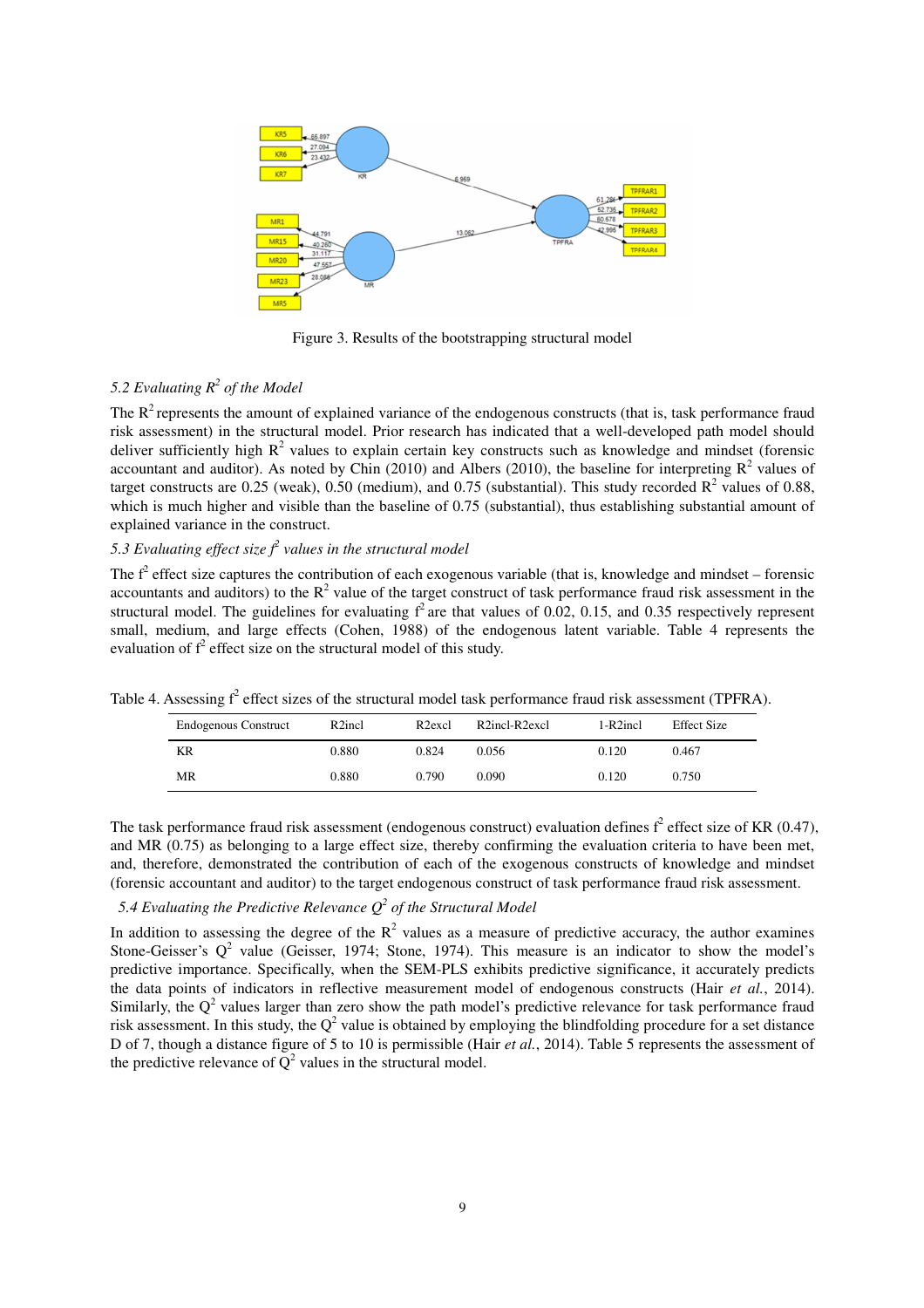Table 5. Evaluating predictive relevance  $q^2$  values in the structural model task performance fraud risk assessment (TPFRA)

| Endogenous Construct Q2incl Q2excl Q2incl-Q2excl 1-Q2incl Effect Size |             |       |       |       |      |
|-----------------------------------------------------------------------|-------------|-------|-------|-------|------|
| KR                                                                    | 0.712       | 0.662 | 0.050 | 0.288 | 0.17 |
| MR                                                                    | 0.712 0.559 |       | 0.153 | 0.288 | 0.53 |

*Note.* Task Performance Fraud Risk Assessment (TPFRA).

The task performance fraud risk assessment (endogenous construct) evaluation specifies  $Q^2$  effect size of KR (0.17), and MR (0.53) as belonging to medium and large effect sizes, thereby confirming the evaluation criteria to have been met, and thus demonstrated the predictive relevance of the endogenous construct to each of the exogenous constructs of knowledge and mindset (forensic accountant and auditor) to the target endogenous construct based on the Cohen's (1988) criteria.

#### *5.5 Direct Hypothesis*

Two hypotheses were formulated. They are:

*H1: Knowledge - forensic accountant and auditor (KR) is positively related to task performance fraud risk assessment (TPFRA).* 

*H2: Mindset - forensic accountant and auditor (MR) is positively related to task performance fraud risk assessment (TPFRA).*

Table 6 demonstrates the path coefficient (standardised beta values), the standard error, the *t* values, the *p* values of the PLS-SEM structural model and the decision adopted.

Table 6. Direct relationship effects of Knowledge (KR), and Mindset (MR) on task performance fraud risk assessment (TPFRA)

| No Hypothesis          |         | <b>Path Coefficient Standard Error T Value</b> |        | <b>Decision</b> |
|------------------------|---------|------------------------------------------------|--------|-----------------|
| $KR \rightarrow TPERA$ | 0.360** | 0.052                                          | 6.876  | Support         |
| MR -> TPFRA $0.643**$  |         | 0.050                                          | 12.892 | Support         |

*Note:* \*\*Shows the item is significant at the  $p < 0.01$  (1% level) and \* indicates the item is significant at  $p < 0.05$  (5% level).

This table 6 and Figure 1 indicate direct relationships between knowledge and mindset, and task performance fraud risk assessment and portend three scenarios. First, the result shows that knowledge, as an attribute, maintained significant relationship with task performance fraud risk assessment (competency). In essence, task performance fraud risk assessment in the public sector requires specialised knowledge of forensic accountants and auditors (beta =  $0.360$ ; t =  $6.876$ ; p = 0.000). Mindset of forensic accountants and auditors as an attitude enhances the behaviour and reasoning of individuals towards the discharge of their roles with specific emphasis on task performance fraud risk assessment. The results from the PLS-SEM indicates a very strong relationship between mindset and task performance fraud risk assessment (beta =  $0.643$ ; t =  $12.892$ ; p =  $0.000$ ).

Most specifically, the results highlights that among the two predictors of TPFRA, mindset (MR) requirement of forensic accountants and auditors recorded the highest significant path coefficient (beta = 0.643). Thus, it shows the significant contribution of MR as the most important predictor of task performance fraud risk assessment by forensic accountants and auditors in the public sector environment. Consequently, the hypotheses – H1 and H2 are well supported, and, therefore, accepted by this study.

#### *5.6 Differences between Group Hypotheses (Forensic Accountant and Auditor)*

The author embraced Mann-Whitney U Test to test the hypotheses, which were formulated in answering the research questions identified in chapter 1. Most specifically, there are three hypotheses under consideration. These hypotheses are associated with differences between two independent groups (forensic accountant and auditor) on a continuous measure. The Mann-Whitney U Test explicitly compares medians as against t-test for independent samples that compare means of two groups. Following the comparison of the independent groups, the Mann-Whitney U Test evaluates whether the ranks for the two groups differ significantly (Pallant, 2010; Coakes, 2013). The author explored whether forensic accountants have significant higher levels of knowledge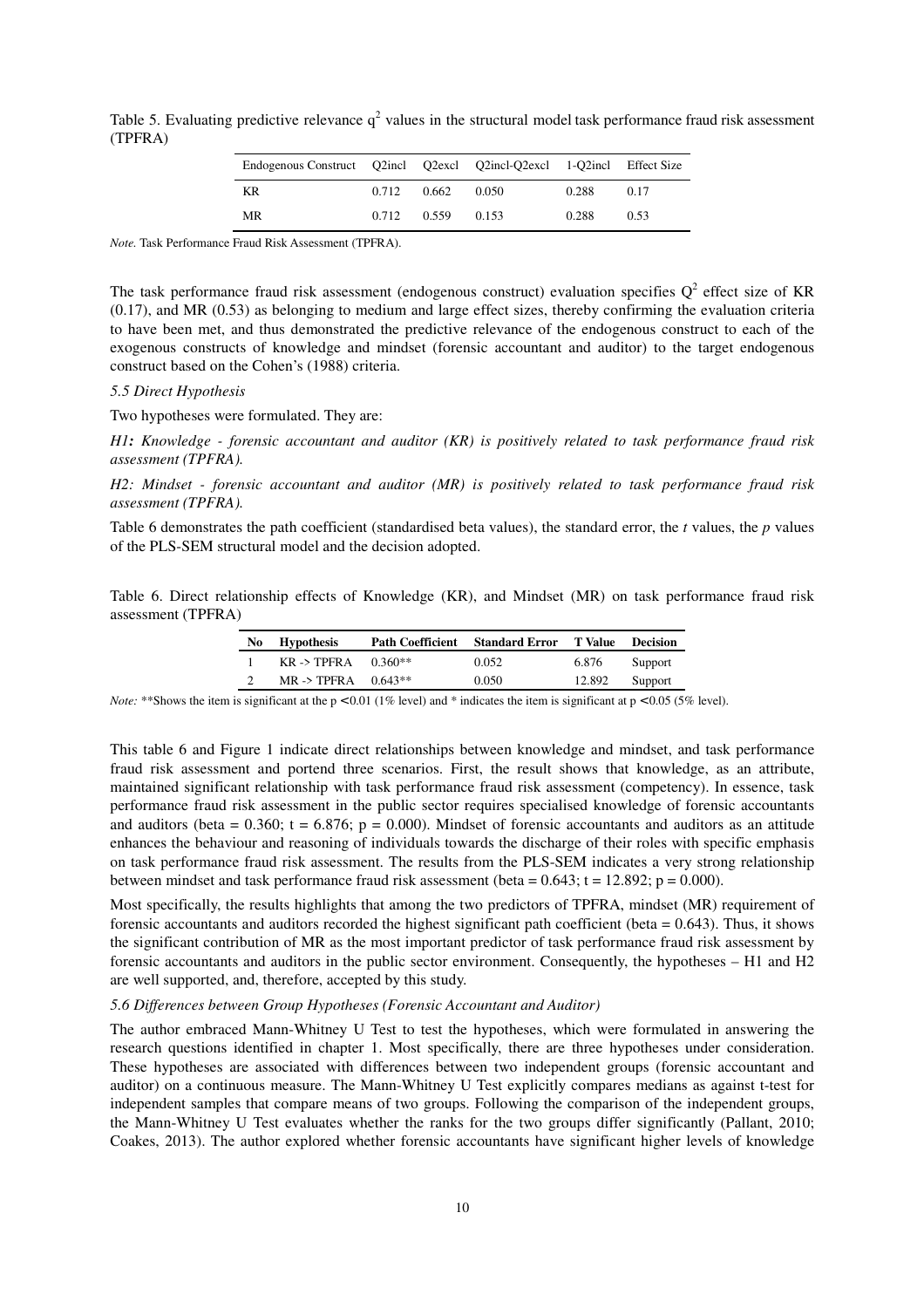(KR), mindset (MR), and task performance fraud risk assessment (TPFRA) than auditors. Table 7 represents the Mann-Whitney U Test for differences between Forensic Accountants and Auditors as hypothesised in 5a – 5c.

The result of the Mann-Whitney U Test revealed a significant difference in the knowledge level of forensic accountants (Md = 5, n = 129) and auditors (Md = 4, n = 105), U = 1796.000, z = -10.893, p = .000, r = .7; mindset level of forensic accountants (Md = 5, n = 129) and auditors (Md = 3.4, n = 105), U = 0.000, z = -13.756,  $p = .000$ ,  $r = .9$ ) and task performance fraud risk assessment level of forensic accountants (Md = 5, n = 129) and auditors (Md = 3.75, n = 105), U = 245.000, z = -13.370, p = .000, r = .9).

The results showed that forensic accountants possess higher levels of knowledge, mindset and task performance fraud risk assessment than auditors in the areas of fraud detection, prevention/deterrent and response since the effect size "r" of the constructs are higher than 0.5, which symbolizes the large significant effect size based on Cohen's (1988) criteria.

|                   |                         |                                |     |                        | <b>Test Statistics</b> |                             | Means  |          |
|-------------------|-------------------------|--------------------------------|-----|------------------------|------------------------|-----------------------------|--------|----------|
| Hypothesis<br>No. | Latent Variable         | Role to Forensic<br>Accounting | N   | Mann-Whitney U<br>Test | Z-Score                | Asymp. Sig.<br>$(2-tailed)$ | Median | Decision |
|                   |                         | 1 FA                           | 129 |                        |                        |                             | 5.00   |          |
| 3                 | Knowledge               | 2 Auditor                      | 105 | 1796.000               | $-10.893$              | .000                        | 4.00   | Support  |
|                   |                         | Total                          | 234 |                        |                        |                             | 5.00   |          |
|                   |                         | 1 FA                           | 129 |                        |                        |                             | 5.00   |          |
| 4                 | Mindset                 | 2 Auditor                      | 105 |                        |                        |                             | 3.40   | Support  |
|                   |                         | Total                          | 234 | 0.000                  | $-13.756$              | .000                        | 4.40   |          |
|                   | <b>Task Performance</b> | 1 FA                           | 129 |                        |                        |                             | 5.00   |          |
| 5                 | <b>Fraud Risk</b>       | 2 Auditor                      | 105 |                        |                        |                             | 3.75   | Support  |
|                   | Assessment              | Total                          | 234 | 245.000                | $-13.370$              | .000                        | 4.75   |          |

Table 7. Summary of the differences hypotheses between forensic accountants and auditors

Accordingly, Table 7 and Figures 2 demonstrate the key summary of the findings and confirm the results of the three Hypotheses (H3, H4 and H5), which states forensic accountants possess significant higher levels of knowledge, mindset, and task performance fraud risk assessment than auditors. In essence, hypotheses H3, H4 and H5 of this study, having been tested are supported empirically.

*Note*: The effect size statistic (r) is calculated by using the z value reported in the output, and this is illustrated thus:  $r = z / square root of N$ , where  $N = total number of cases$ .

Table 8. Summary of results of hypotheses testing

| No.            | <b>Hypotheses</b>                                                     | <b>Result</b> |
|----------------|-----------------------------------------------------------------------|---------------|
|                | Direct effect on task performance fraud risk assessment               |               |
| H1             | Knowledge - forensic accountant and auditor (KR) is positively        | Supported     |
|                | related to task performance fraud risk assessment (TPFRA).            |               |
| H <sub>2</sub> | Mindset - forensic accountant and auditor (MR) is positively          | Supported     |
|                | related to task performance fraud risk assessment (TPFRA).            |               |
|                | Differences between groups – Forensic accountants and Auditors        |               |
| H <sub>3</sub> | Forensic accountants have significant higher levels of knowledge (KR) | Supported     |
|                | requirement than auditors.                                            |               |
| H4             | Forensic accountants have significant higher levels of mindset (MR)   | Supported     |
|                | requirement than auditors.                                            |               |
| H <sub>5</sub> | Forensic accountants have significant higher levels of task           | Supported     |
|                | performance fraud risk assessment (TPFRA) requirement than auditors.  |               |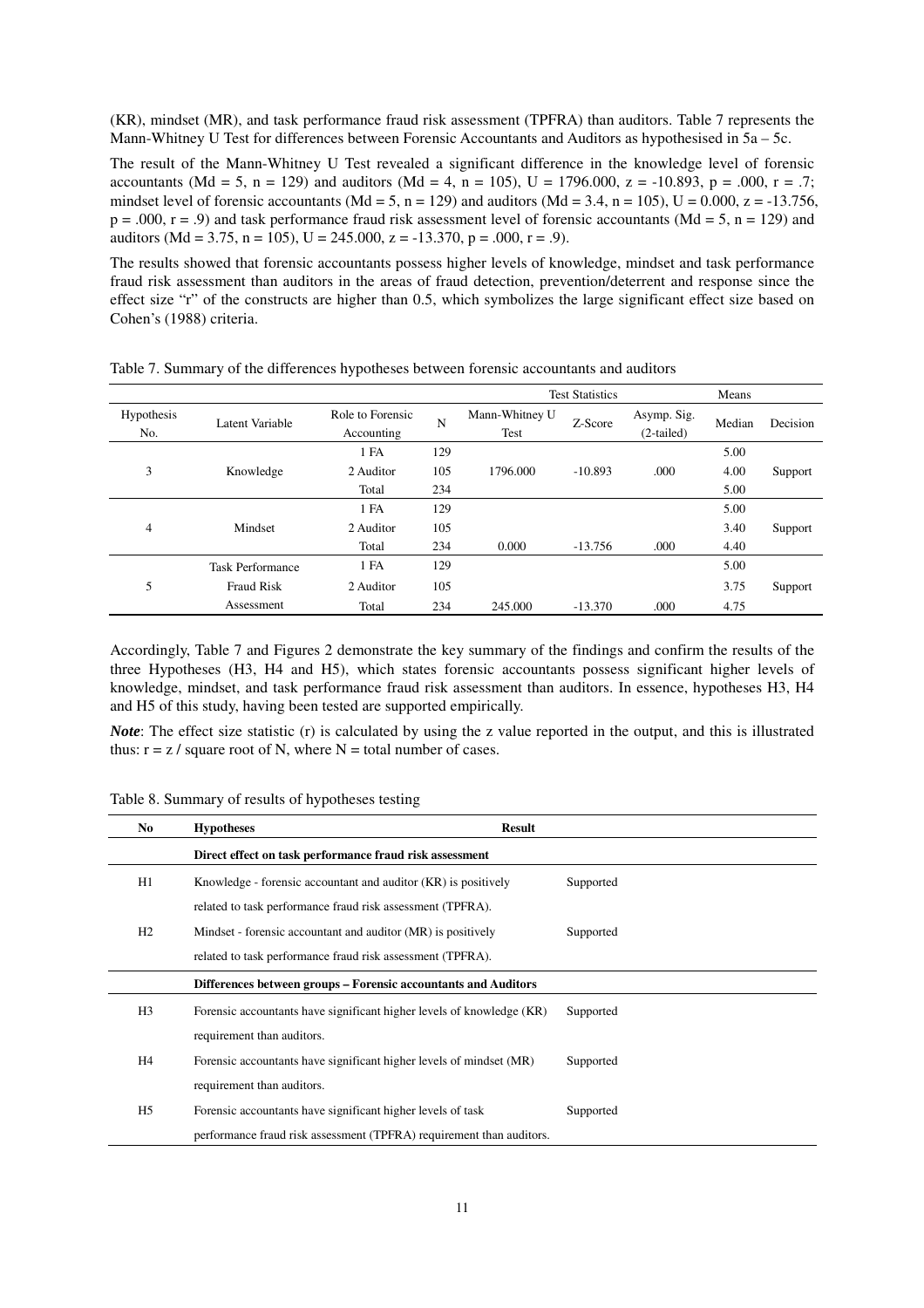#### **6. Discussions**

In this study, task performance fraud risk assessment (TPFRA) denotes the forensic accountant and auditor's ability to assess the risk of fraud to a "defined standard in the real working environment." With respect to knowledge (KR), mindset (MR) and TPFRA of the accounting and auditing organisations, this study found that knowledge, and mindset have significant relationships with task performance fraud risk assessment.

Knowledge in this study refers to the forensic accountant and the auditor's attribute and proficiency competences necessary and relevant to discharge technical and innovative task, especially with respect to identifying and analysing methods and procedures for fraud prevention, detection and response from the Nigerian public sector environment (Popoola *et al.*, 2013a; Popoola *et al.*, 2013b; Davis, Farrell & Ogilby, 2010; Ramaswamy, 2007; 2005). Hypothesis H1 of this study states that Knowledge - forensic accountant and auditor (KR) is positively related to task performance fraud risk assessment (TPFRA). As expected, the finding provides support for the hypothesis. Importantly and in this context, the current findings significantly agree with the previous research (Wuerges, 2011; Davis, Farrell & Ogilby, 2010; Ramaswamy, 2007; 2005) that found a positive relationship. It clearly shows that as forensic accountant and auditor acquire more knowledge in relation to fraud detection, prevention and response, the individual level of fraud risk assessment task performance increases. The result in knowledge development would correspondingly increase their proficiency competences; create awareness and understanding of the fraud schemes.

Mindset (MR) refers to the forensic accountant and auditor's attitude towards competent performance in the workplace. Mindset is the positive mental attitude of a forensic accountant and auditor to prevent, detect and response to fraud (Popoola *et al.*, 2013b; Wuerges, 2011; Chui, 2010; Singleton & Singleton, 2007). Hypothesis H2 of this study states that Mindset - forensic accountant and auditor (MR) is positively related to task performance fraud risk assessment (TPFRA). As expected, the finding provides support for the hypothesis. Importantly and in this context, the current findings significantly agree with the previous research (Wuerges, 2011; Chui, 2010; Frank, 2010; Boritz *et al.*, 2008; Singleton *et al.*, 2006) that found a positive relationship.

Davis, Farrell and Ogilby (2010) also agreed on this attribute of competences for the forensic accountant in workplace. On the other hand, auditor's knowledge consists of historical financial information audit at a higher level, financial accounting and reporting at a higher level and information technology (IFAC IES, 2006).

The hypothesis H3 states that forensic accountants have significant higher levels of knowledge (KR) requirement than auditors. As expected, the finding provides support for the hypothesis. Importantly and in this context, the current findings significantly agree with the previous research (Wuerges, 2011; Davis, Farrell & Ogilby, 2010; Ramaswamy, 2007; 2005) that found a positive relationship. This clearly shows that forensic accountants have significant higher levels of knowledge (KR) requirement than auditors in the area of fraud detection, prevention and response.

In this study, mindset is defined as a positive mental attitude which influences individual's (forensic accountant and auditor) cognitive behaviour in the workplace. The hypothesis H4 states that forensic accountants have significant higher levels of mindset (MR) requirement than auditors. As expected, the finding provides support for the hypothesis. Importantly and in this context, the current findings significantly agree with the previous research (Wuerges, 2011; Chui, 2010; Frank, 2010; Boritz *et al.*, 2008; Singleton *et al.*, 2006) that found forensic accountants to have higher levels of mindset requirement than auditors. This clearly shows that forensic accountants have significant higher levels of mindset (MR) requirement than auditors in the areas of fraud detection, prevention and response.

Task performance fraud risk assessment is the bedrock of the audit assignment. It does not only indicates the direction of the audit, but assists forensic accountants and auditors to ascertain the organisation's environment and scope of audit procedures, which are planned to identify the possibility and importance of fraud (Wuerges, 2011; Chui, 2010). The hypothesis H5 states that forensic accountants have significant higher levels of task performance fraud risk assessment (TPFRA) requirement than auditors. As expected, the finding engenders support for the hypothesis.

Importantly, the current findings significantly agree with the previous study (FRC, 2014; Owens, 2012; Wuerges, 2011; Chui, 2010; IFAC, 2009; PCAOB, 2008; ICAN, 2005; Wilks & Zimbelman, 2004; Knapp & Knapp, 2001; Hackenbrack, 1992) that found forensic accountants to have higher levels of task performance fraud risk assessment requirement than auditors.

#### **7. Conclusion**

This study supports the concern that no nation is immune to fraud. Fraud is costly and damages the reputation of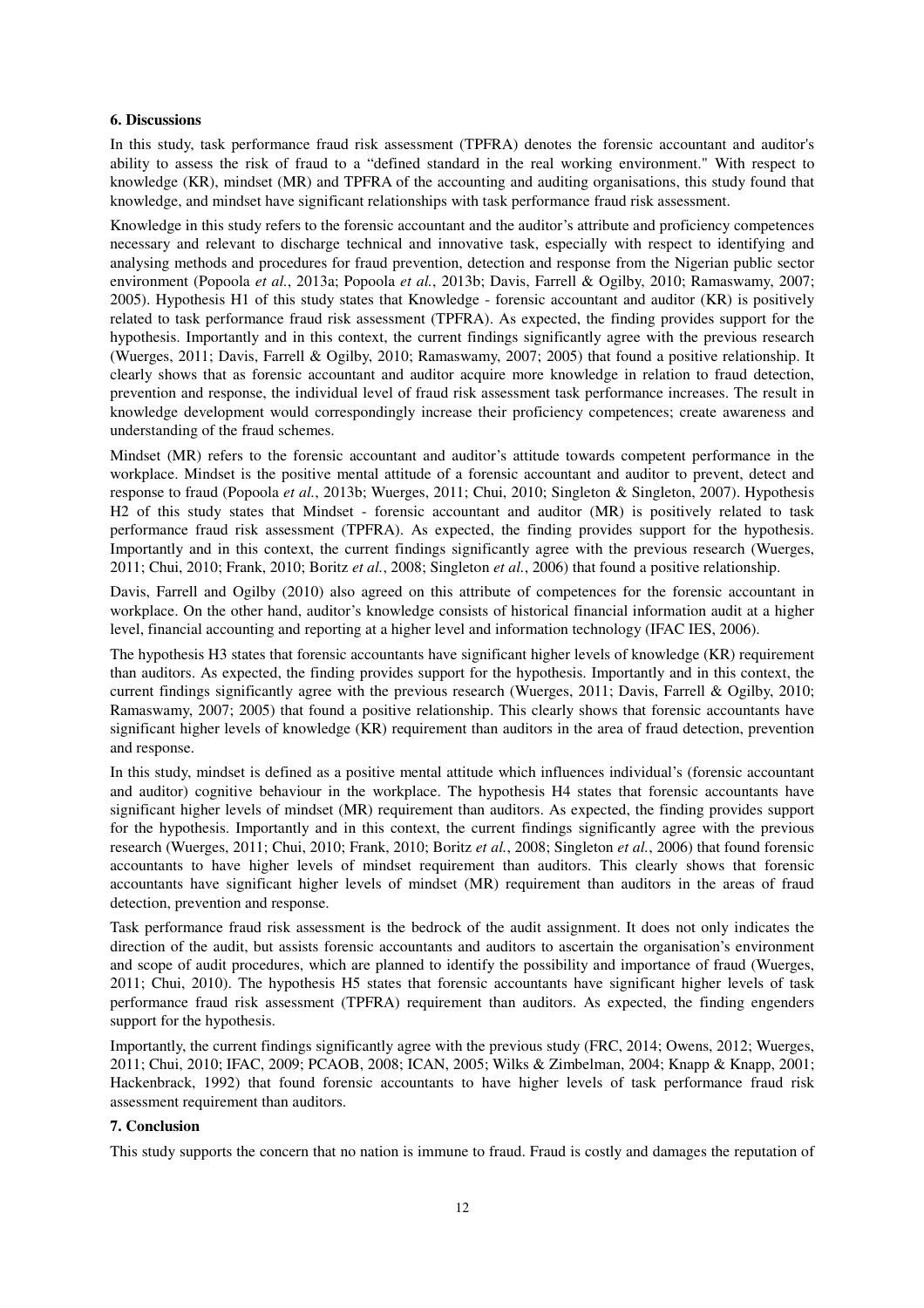the accounting profession every day. The impact of fraud in relation to the provision of infrastructure, facilities and public services is alarming and untenable.

The first limitation of this present research is about fraud and corrupt practices in a developing country, Nigeria with over 165 million people. Examining the mediating influence of fraud related problem representation on knowledge, and mindset (forensic accountant and auditor) and task performance fraud risk assessment in the public sector could be considered as sensitive and thus raise the issue of such bias.

The next limitation of this study has to do with the adoption of cross-sectional design in which data are collected at one point of time (i.e. within August to November 2013); there is no time to wait for different follow-up stages or interventions before data analysis. Notwithstanding the usefulness and popularity of this design, there are challenges. One of which is related to change over time of studied variables (i.e. knowledge, mindset and task performance fraud risk assessment).

Future research in this area could include professional values. Value signpost what constitutes normative behaviours, as well as acceptable roles for the individual within particular social contexts (Bambale, 2013; Triandis, 1995). In essence, values (forensic accountant and auditor) can serve as moderator in a model involving knowledge, mindset (forensic accountant and auditor), and task performance fraud risk assessment. Specifically, values can be tested as a moderator on the relationship between knowledge, and mindset (forensic accountant and auditor) and task performance fraud risk assessment.

Importantly, as government activities grow in size and complexity, acquisition and deployment of information technology and management override of the internal controls; there would be no end to fraud challenges and demand for forensic accountants.

#### **References**

Adams, R. A. (2004). *Public Sector Accounting and Finance Made Simple* (3rd ed.).

- Adebisi, F. A. (2011). Audit, Investigation and Forensics: Similarities and Differences. Institute of Chartered Accountants of Nigeria: Forensic, Audit & Investigation Faculty, February.
- AICPA. (1997). Statement on Auditing Standards (SAS) No. 82: Consideration of Fraud in a Financial Statement Audit (American Institute of Certified Public Accountants, Durham).
- AICPA. (2002). American Institute of Certified Public Accountants. Statement on Auditing Standards (SAS) No. 99, Consideration of Fraud in a Financial Statement Audit (AICPA, Professional Standards, vol. 1, AU Sec. 316.50).
- Albers, S., (2010). PLS and success factor studies in marketing. In Esposito Vinzi, V., Chin, W.W., Henseler, J., Wang, H. (Eds.), *Handbook of Partial Least Squares: Concepts, Methods and Applications* (Springer Handbooks of Computational Statistics Series, vol. II, pp. 409–425). Springer, Heidelberg, Dordrecht, London, New York.
- Asare, S. K., & Wright, A. M. (2004). The Effectiveness of Alternative Risk Assessment and Program Planning Tools in a Fraud Setting. *Contemporary Accounting Research, 21*(2), 325–352.
- Bambale, A. J. (2013). The mediating effect of psychological ownership on the relationship between servant leadership and organizational citizenship behaviours in Kano, Nigeria. A thesis submitted to the Othman Yeop Abdullah Graduate School of Business, Universiti Utara Malaysia, in fulfilment of the requirement for the Degree of Doctor of Philosophy. Malaysia.
- Bammeke, S. A. (2008). *Public Sector Accounting and Finance for Decision Making.* Lagos, Sab & Associates Limited.
- Barclay, D., Higgins, C., & Thompson, R. (1995). The partial least squares (PLS) approach to causal modeling. *Technology Studies*, *2*, 285–323.
- Baron, L. (2006). CPAs Are a Hot Commodity. *Journal of Accountancy, 201*(2).
- Bloomfield, R. J. (1997). Strategic Dependence and the Assessment of Fraud Risk: A Laboratory Study. *The Accounting Review, 72*(4), 517–538
- Boleigha, P. (2011). *Meaning of Forensic.* Institute of Chartered Accountants of Nigeria: Forensic Audit & Investigation Faculty.
- Boritz, J. E., Kotchetova, N., & Robinson, L. A. (2008). *Planning Fraud Detection Procedures: Fraud Specialists vs. Auditors.* Working Paper: University of Waterloo.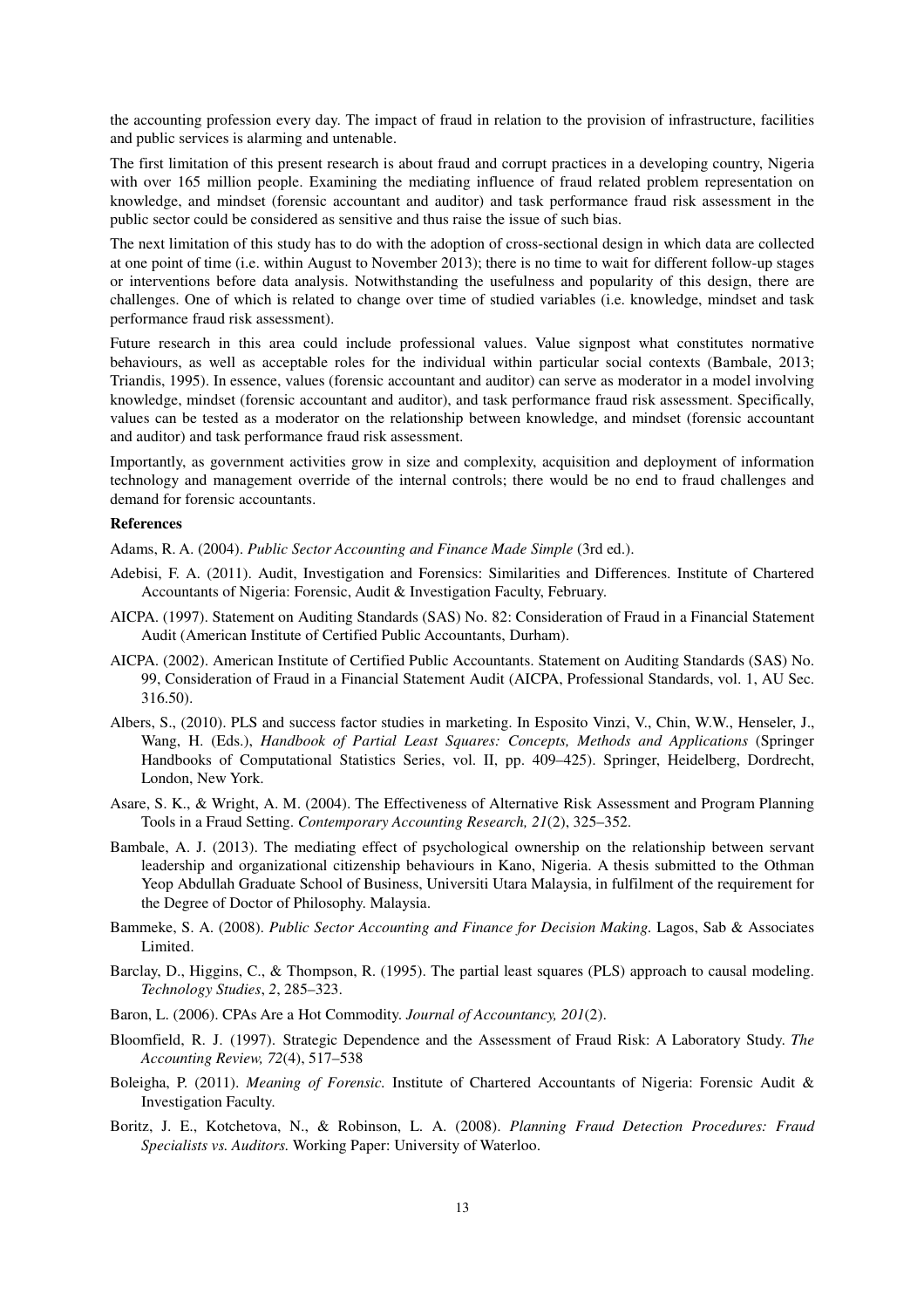- Boritz, J. E., Kotchetova, N., & Robinson. L. A. (2008). *Planning Fraud Detection Procedures: Fraud Specialists vs. Auditors*. Working Paper: University of Waterloo.
- Brandstatter, V., & E. Frank. 2002. "Effects of Deliberative and Implemental Mindsets on Persistence in Goal-directed Behaviour. *Personality and Social Psychology Bulletin, 28*(10), 1366–1378.
- Brooks, R. C., Riley Jr, R. A., & Thomas, J. (2005). Detecting and preventing the financing of terrorist activities: A role for government accountants. *The Journal of Government Financial Management*, *54*(1), 12–18.
- Chin, W. W. (1998b). The partial least squares approach for structural equation modeling. In George A. Marcoulides (Ed.), *Modern Methods for Business Research* (pp. 295–336). Lawrence Erlbaum Associates, Lawrence Erlbaum Associates, Mahwah, NJ.
- Chin, W. W. (2010). How to write up and report PLS analyses. In Esposito, V., *et al.* (eds.), *Handbook of Partial Least Squares* (pp. 655–688). New York: Springer-Verlag.
- Chui, L. (2010). An experimental examination of the effects of fraud specialist and audit mindsets on fraud risk assessments and on the development of fraud-related problem representation. ProQuest LLC, UMI 3436520, 789 East Eisenhower Parkway, USA.
- Coakes, S. J. (2013). SPSS: Analysis without anguish: version 20.0 for Windows. John Wiley & Sons Australia, Ltd. Milton, Qld 4064.
- COCO. (2011). Committee of Sponsoring Organizations of the Treadway Commission (COSO). Internal Control Framework.
- Cohen, J. (1988). *Statistical Power Analysis for the Behavioural Sciences* (2nd ed.). Lawrence Erlbaum Associates, Hillsdale, NJ.
- Cohen, M. M., Crain, M. A., & Sanders, A. (1996). Skills Used in Litigation Services. *Journal of Accountancy*, *182*, 101–104.
- Cressey, D. R. (1950). The criminal violation of financial trust. *American Sociological Review, 15*(6), 738–743.
- Cressey, D. R. (1953). *Other People's Money: A study in the Social Psychology of Embezzlement.* Glencoe, IN: Free Press.
- Daniel, A. & Lee, B. (2006). Forensic Accountants appearing in the Literature. Retrieved March 10, 2012 from http://www.bus.lsu.edu/accounting/faculty/lcrumbley/forensic.html
- Daniel, G. I. (1999). *Public Sector Accounting.* Ahmadu Bello University Press, Zaria, Kaduna.
- Davia, H. R. (2000). *Fraud 101: Techniques and Strategies for Detection*. New York, NY: John Wily and Sons, Inc.
- Davis, C; Farrell, N., & Ogilby, S. (2010). *Characteristics and skills of the Forensic Accountant.* American Institute of certified Public Accountants FVS section
- De Vaus, D. A. (2011). *Research Design in Social Research.* Sage Publications Ltd, London.
- DiGabriele, J. A (2008). An Empirical Investigation of the Relevant Skills of Forensic Accountants. *Journal of Education for Business*, 331–338.
- Doering, J. (2002) Sarbanes-Oxley Act.
- Ekeigwe, C. C. (2011). Skill sets for Forensic Accountant. Institute of Chartered Accountants of Nigeria: Forensic Audit & Investigation Faculty.
- Feder, S. A. (2000). Overcoming "mindsets": What corporations can learn from government intelligence failures? *Competitive Intelligence Review, 11*(3), 28–36.
- Fornell, C., & Larcker, D. F. (1981). Evaluating structural equation models with unobservable and measurement error. *Journal of Marketing Research, 18*, 39–50.
- FRC. (2014). *Audit Quality Thematic Review: Fraud risks and laws and regulations*. The Financial Reporting Council Limited( p. 6). Aldwych, London.
- Geisser, S. (1974). A predictive approach to the random effects model. *Biometrika, 61*, 101–107.
- Gollwitzer, P. M. (1999). Implementation intentions: strong effects of simple plans. *American Psychologist*, *54*(7), 493.
- Gollwitzer, P. M., Heckhausen, H., & Steller, B. (1990). Deliberative and implemental mind-sets: Cognitive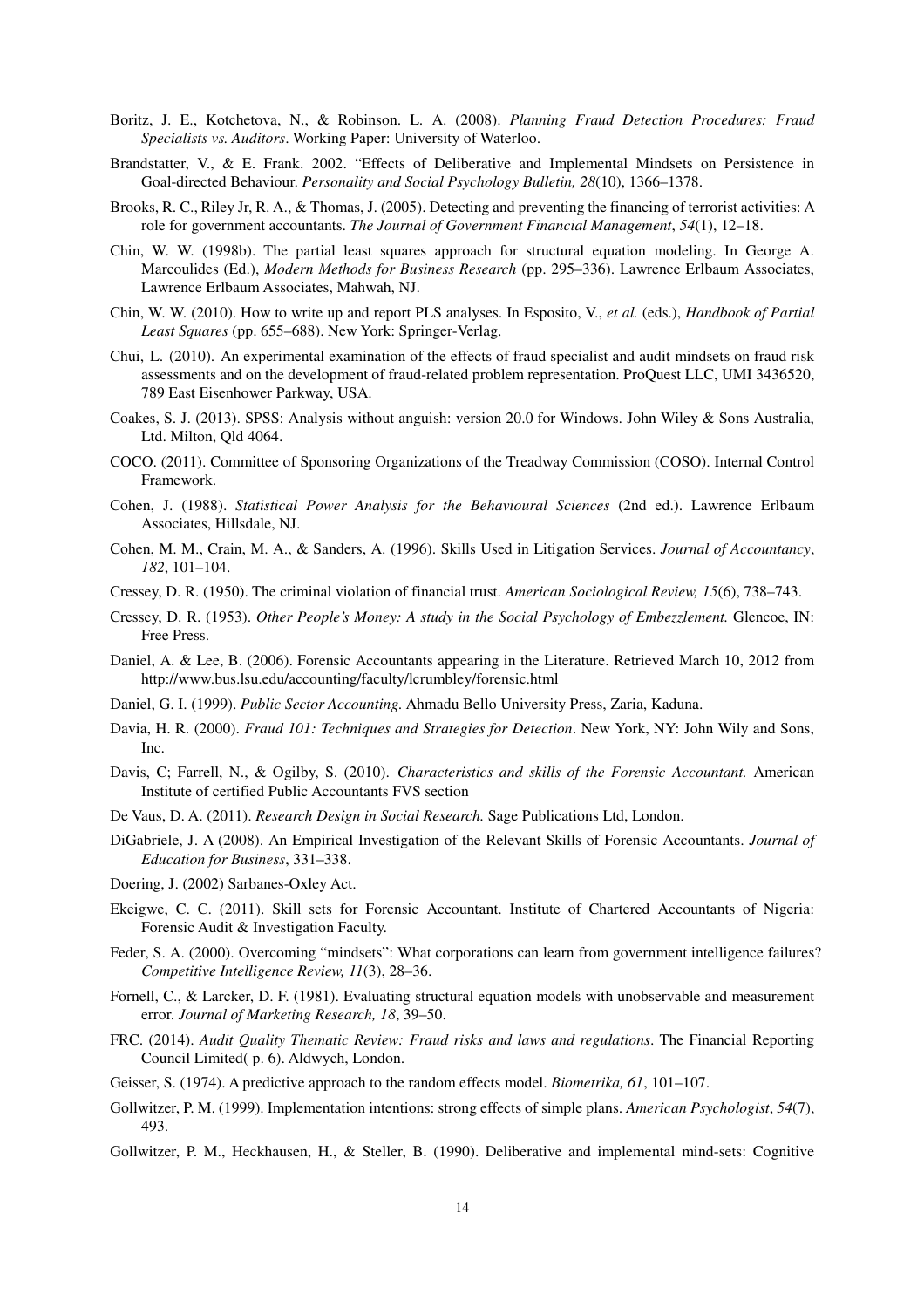tuning toward congruous thoughts and information. *Journal of Personality and Social Psychology*, *59*(6), 1119.

- Hackenbrack, K. (1992). Implications of Seemingly Irrelevant Evidence in Audit Judgment. *Journal of Accounting Research* (Spring), 54–76.
- Hair, J. F., Hult, G. T. M., Ringle, C. M., & Sarstedt, M. (2013). *A Primer on Partial Least Squares Structural Equation Modeling.* Sage, Thousand Oaks.
- Hair, J. F., Hult, G. T. M., Ringle, C. M., & Sarstedt, M. (2014). A Primer on Partial Least Squares Structural Equation Modeling (PLS-SEM). Sage, Thousand Oaks.
- Hair, J. F., Ringle, C. M., & Sarstedt, M. (2011). PLS-SEM: Indeed a silver bullet. *Journal of Marketing Theory and Practice, 19*(2), 139–151.
- Harris, C. K., & Brown, A. M. (2000). The Qualities of a Forensic Accountant. *Pennsylvania CPA Journal, 71,*  2–3.
- Hassan, M. M. (2001). *Government Accounting.* Malthouse Press Limited, Lagos, Nigeria.
- Hopwood, W. S., Leiner, J., & Young, G. R. (2008). *Forensic Accounting*. New York, NY: McGraw-Hill/Irwin. Retrieved from http://www.acfe.com/about/press-release.asp?copy=10-12-2005
- ICAN. (2005). Nigerian Standards on Auditing (NSA) No. 5: *The Auditor's responsibility to Consider fraud in an Audit of financial statements.* Institute of Chartered Accountants of Nigeria (ICAN). Lagos, Nigeria
- ICAN. (2009). The Institute of Chartered Accountants of Nigeria Public Sector Accounting Study Pack. VI Publishers, Lagos, Nigeria.
- IFAC. (2005)). *International Standard on Auditing (ISA) 240: The Auditor's Responsibility to Consider Fraud in an Audit of Financial Statements.* Handbook of International Auditing, Assurance, and Ethics Pronouncements. International Federation of Accountants. New York.
- IFAC. (2006). International Accounting Education Standard Board (IES 8, 2006). Competence Requirements for Audit Professionals. International Federation of Accountants.
- IFAC. (2006). International Framework for Assurance Engagements.
- IFAC. (2009) International Standard on Auditing (ISA) No. 700: "Forming an Opinion and Reporting on Financial Statements.
- IFAC. (2009). International Standard on Auditing (ISA) No. 200: Overall Objectives of the Independent Auditor and the Conduct of an Audit in Accordance with International Standards on Auditing.
- IFAC. (2009). *International Standard on Auditing (ISA) No. 240 Revised: The Auditor's Responsibility to Consider Fraud in an Audit of Financial Statements*. Handbook of International Auditing, Assurance, and Ethics Pronouncements. International Federation of Accountants. New York.
- Johnson, E. I. (1996). *Public Sector Accounting and Financial Control* (2nd ed.). Surulere, Lagos: Financial Training Centre.
- Knapp, C. A., & Knapp, M. C. (2001). The Effects of Experience and Explicit Fraud Risk Assessment in Detecting Fraud with Analytical Procedures. *Accounting, Organizations and Society, 26*, 25–37.
- McLeod, S. A. (2009). *Attitude measurement.* Retrieved on 4th January, 2013 from Retrieved from http://www.simplypsychology.org/attitude-measurement.html
- Messier, W. F., Glover, S. M., & Prawitt, D. F. (2006). Auditing & Assurance Services: A Systematic Approach. *Issues in Accounting Education*, *21*(3), 330.
- Messmer, M.. (2004). Exploring Options in Forensic Accounting. *National Public Accountant, 5*, 9–20.
- Mooney, C. (1996). Bootstrap statistical inference: Examples and evaluations for political science. *American Journal of Political Science*, *40*(2), 570–602.
- Owojori, A. A., & Asaolu, T. O. (2009). The role of forensic accounting in solving the vexed problem of the corporate world. *European Journal of Scientific Research*, *29*(2), 183–187.
- Pallant, J. (2010). *SPSS Survival Manual: A step by step guide to data analysis using SPSS* (4th ed.). McGraw Hill.
- PCAOB. (2007). Audit Evidence. AU Section 326. Public Company Accounting Oversight Board.